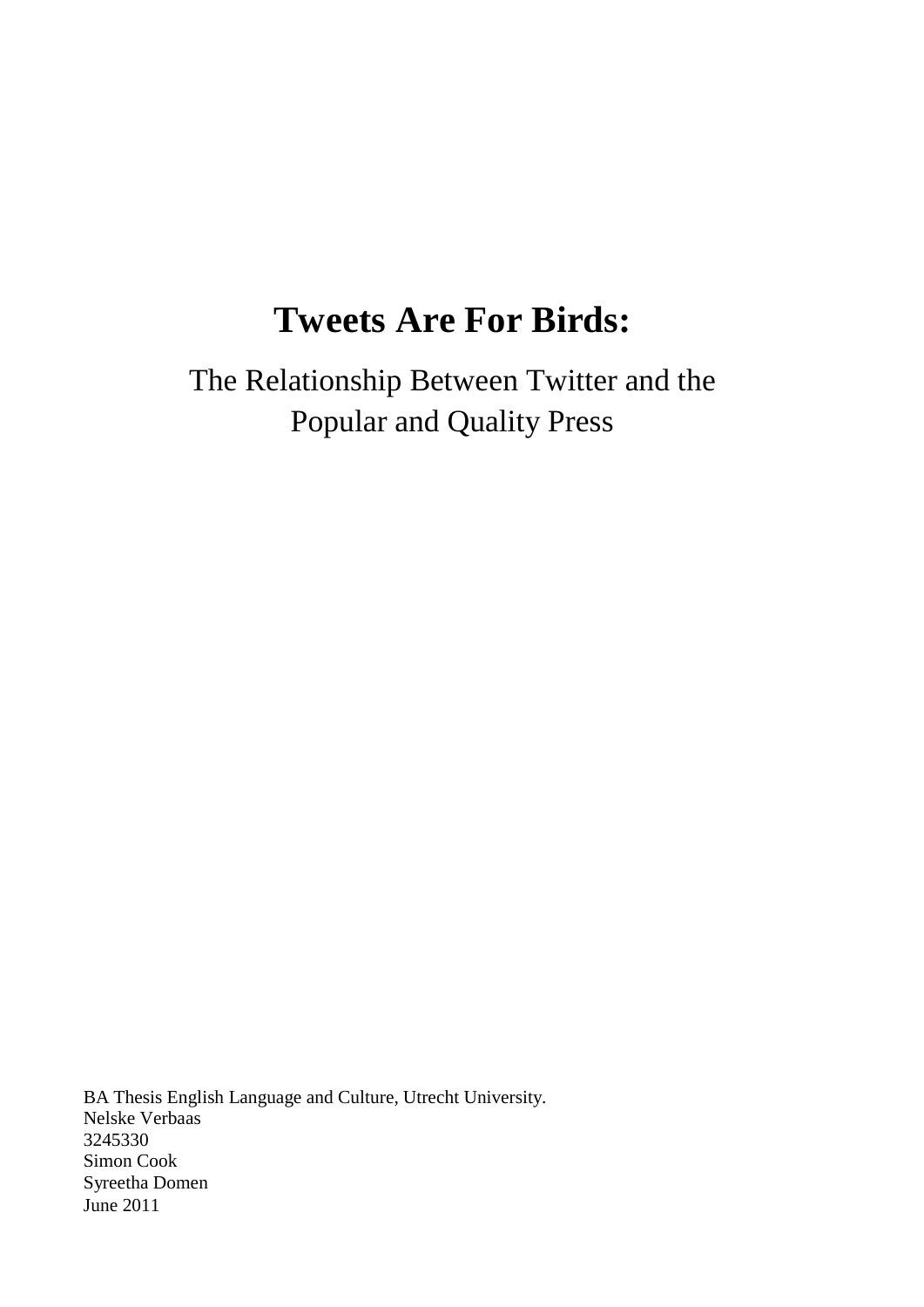## **Table of Contents**

<span id="page-1-0"></span>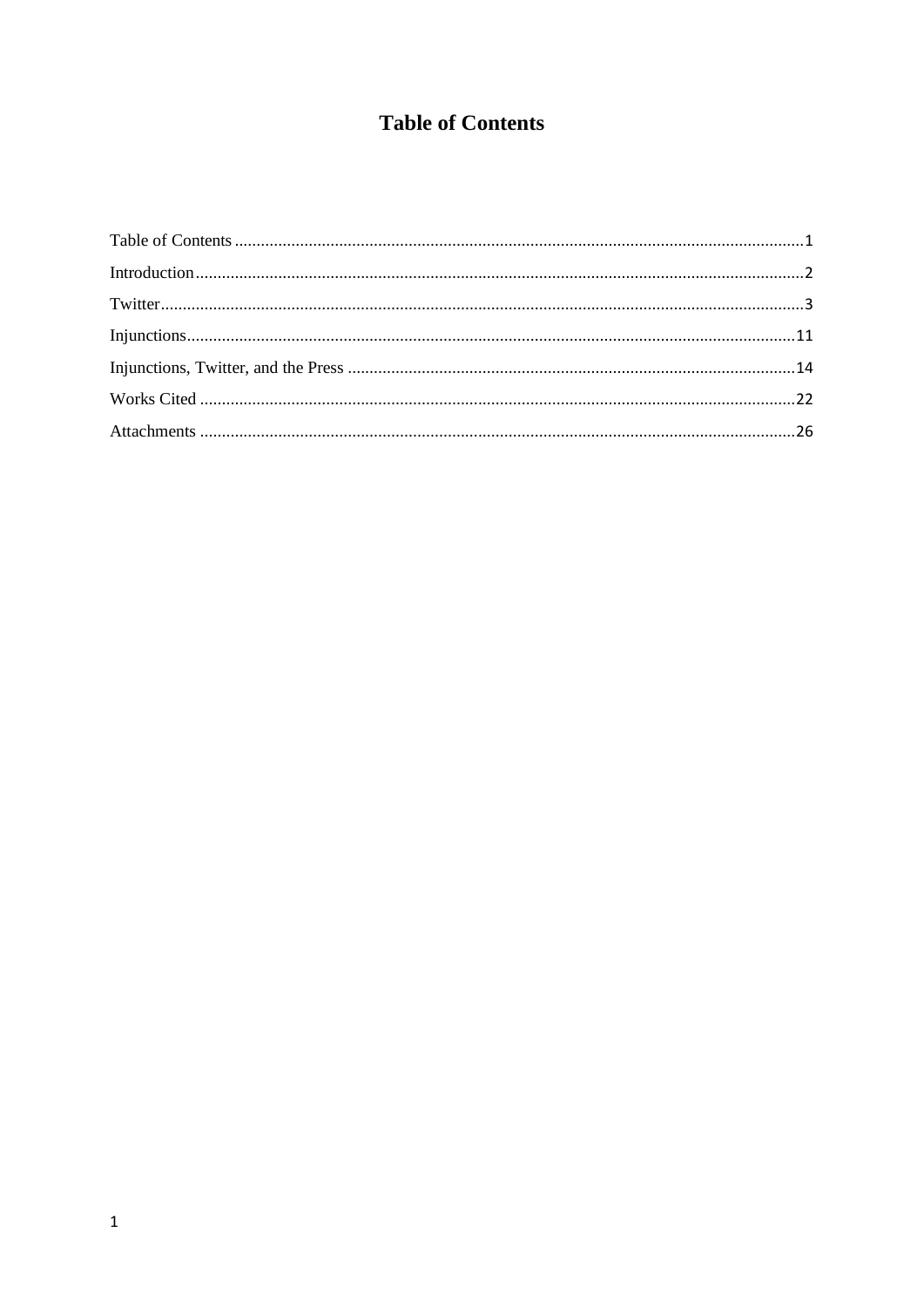#### **Introduction**

<span id="page-2-0"></span>In recent months the differences between the traditional press and Twitter have been much discussed in the United Kingdom, due to deliberate breaching of court orders on the microblogging service. This paper looks at Twitter, the twitterati, injunctions and the role of the press. It discusses how popular papers and quality press view themselves and how they regard Twitter.

In order to create a better understanding of Twitter and its users, the first section is dedicated to explain the software service. With tweets (messages) as example, the register of Twitter users is discussed. Since the debate revolves around the use of injunctions and freedom of speech, the second section explains the different types of privacy injunctions in the UK and their use. The paper then looks further into the relationship between the press and Twitter in the light of injunctions.

Typos, misspellings and slang regularly occur in twitter posts. The examples used in this thesis are copied without correcting those.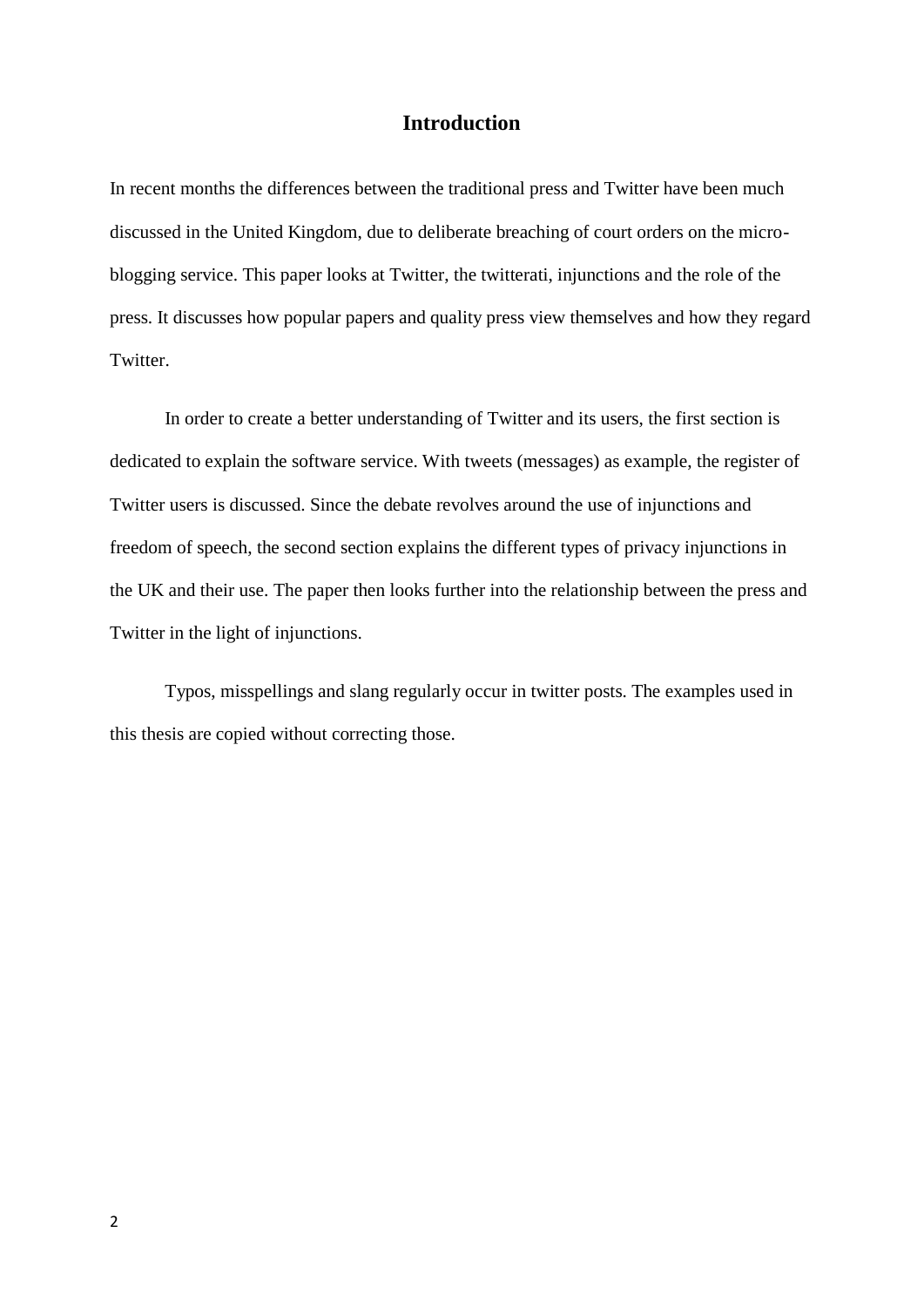#### **Twitter**

<span id="page-3-0"></span>Micro-blogging service Twitter was launched in 2006, only seven years after the first weblogs came into use. A weblog is a personal space on the web where people can post anything they wish to write about. Most weblogging services nowadays offer their users different templates to choose from in order to personalize their blogs. In 1999, "the first bloggers formed a tight community. They linked to each other and wrote about each other" (Breukers, 25). From 2001 onwards, weblogs grew in popularity. Internet entered the phase named "Web 2.0" (Breukers, 31) and evolved around interaction.

As the –often – amateur writer of a blog is free to choose his or her topic, there is a wide selection of personal blogs. There are many blogs which comment on the news, while others give the reader a glimpse into the life of the writer or function as an online diary. The texts are available to anyone who wishes to read them, unless the posts are password protected – an option available at certain blogging services. LiveJournal, LJ in popular speech, is a good example of a platform where bloggers-to-be can create an account and start writing almost instantly. The service hosts 16.2 million accounts (LiveJournal). It does not necessarily follow that 16.2 million users post their diary online; blogs on food, make-up or weight loss are popular too.

Twitter took blogging in a new direction. The service, initially named Twttr, was launched on 21 March 2006 by 14 employees of the San Francisco based Odeo Studio. The name Twttr was inspired by the free online photo service Flckr. Odeo Studio, a podcasting company, was forced to come up with a new concept due to strong competition (Postma, 15). Twttr's first use was that of a short message service (SMS) for mobile phones, and had an infinite number of characters. However, a text message has a maximum of 160 characters, and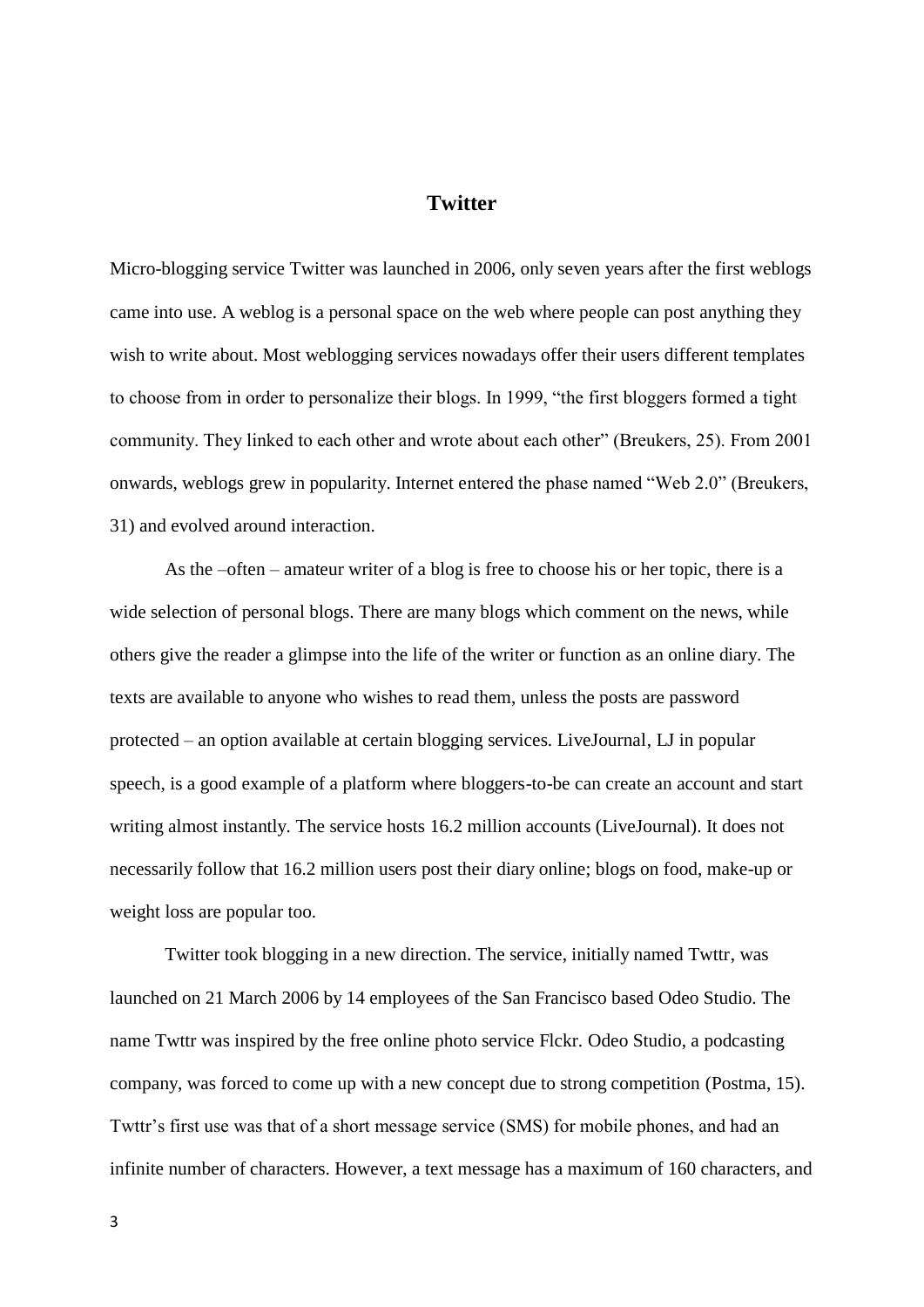a message over 160 characters means costs go up. When the company went public, they introduced the 140 character limit –less than that of a text message – to leave enough space for a user name. Just after a few months, Twttr became Twitter, messages were sent through internet and after a while, every Twitter user received his or her own homepage. Messages became tweets; tweets became visible to everyone with or without a Twitter account and "three years later, Twitter was booming" (O'Reilly, 5).

The main difference between the blog and Twitter is the character limit per post. Micro –blogging, however, invites greater interaction than traditional blogs because the entire post of the user's followers appears on his or her personal page. This happens in 'real time', meaning followers receive updates the moment they are posted (provided the follower is online). As the mouse hovers above a tweet, the options shown are "favorite", "retweet", and "reply". With a simple click a message is repeated or replied to. It makes responding to other users easier than at weblogs which only provide a comment section at the bottom –a style many newspapers have adopted. Because posts are easier (shorter) to read and reply to, there is more incentive to hold a conversation.

The term micro-blogging derives from the character limit per post, which the traditional blog does not have. A post on Twitter is referred to as a tweet and users of the software service are called twitterers, tweeters, tweeps or twitterati. Users are asked to provide a short bio of 160 characters and a photo, both of which are visible on their homepage. In addition to that, each tweet also displays the tweeter's picture. Biographies and photos are not obligatory, but these features do increase the chances of obtaining a large number of 'followers'. Following means receiving updates from the account followed on the personal homepage, with the exception of replies called ‗@replies' or ‗DMs'. Replies are send by starting a tweet with the @ symbol followed by the account name which the user is replying to. Replies are visible on the homepage of the sender and on the homepage of the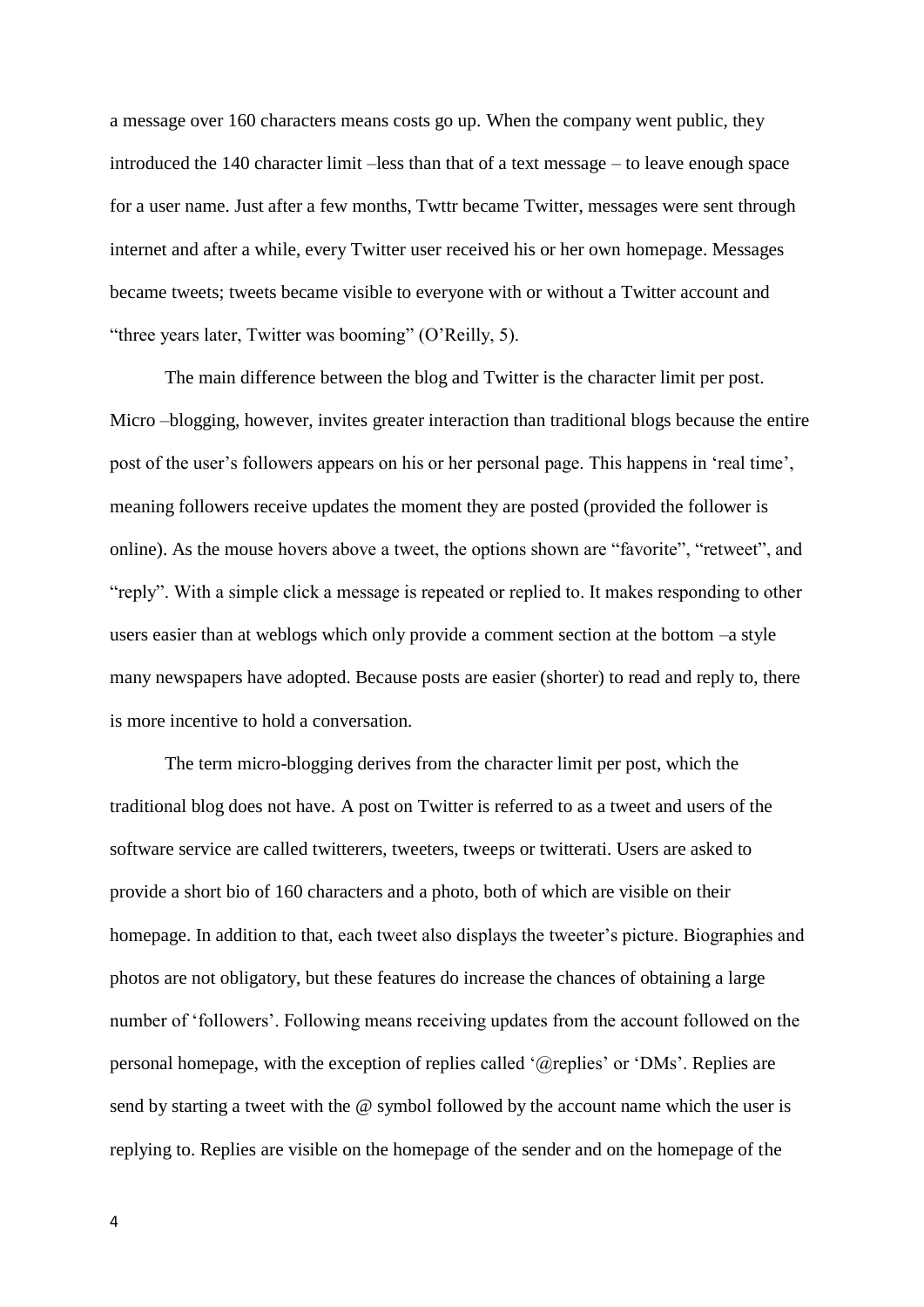receiver. A DM (direct message) can only be send between accounts that follow each other and are not visible to other users. An ' $@$ mention' is related to a reply and means an account name is used anywhere in the tweet. This ensures all followers receive the update; @mentions thus have a wider reach than @replies. Finally, messages can be "retweeted" which simply means repeated. Topics on Twitter are often indicated with a hash tag (#). The more popular – trending in Twitter lingo – a topic is, the higher it is shown on the "trends" list and means many people are responding to it.

Twitter Inc. is a private company based in San Francisco and has no personnel or offices outside of the USA. According to Bloomsberg Businessweek, Twitter has five key executives and five board members. Twitter's own "employees" page shows 552 Twitter profiles, which leads to the impression that Twitter is indeed a major company. To keep a fast-growing network running naturally requires money, but as a private company, Twitter Inc. is not obliged to publish its profits (or its losses). As signing up for the service is free, advertising is probably Twitters main source of income. The company did announce an advertising strategy in 2010 (Reuters) and since then has begun incorporating 'promoted tweets' into the service. This means advertisers pay to have a tweet on top of a list for a certain amount of time. There are also 'promoted trends' at the top of the trending (most popular) topics list which every user sees on his or her homepage. The promoted trend on 24 June was "#ClaussenPickles". The first tweet, which remains on top of the #ClaussenPickles list, is a promoted tweet by @ClaussenPickles: "Embark on the Journey to the #ClaussenPickles. A pursuit to find the perfect pickle." Twitter makes clear that users know these trends and tweets are promoted by places a yellow "promoted" button next to them. Other advertising sometimes appears as a short line of text (i.e. "Twitter Tweet Button: the easiest way for users to share links from your website"), which can be found underneath the trends. Another attempt in gaining profit is said to be Twitter's sales of the data content to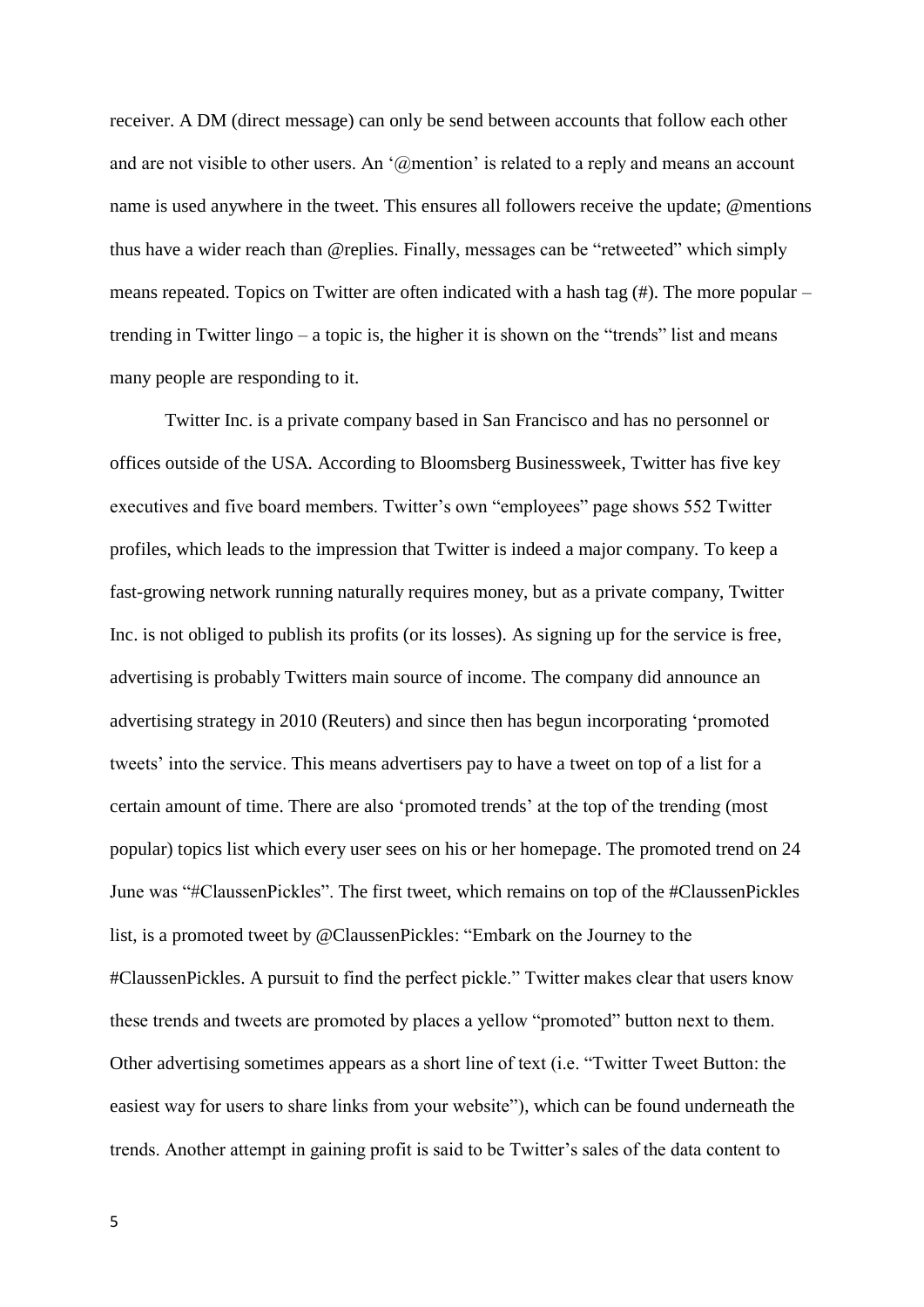Google and Microsoft. This means that from October 2009, when the deal was made, tweets can be found through both Google's and Microsoft's search engines Google and Bing respectively. A website called eMarketer posted that Twitter is expected to hit 150,000 dollar in advertising revenue in 2011 (Reese).

Twitter Inc. describes itself as an "information network" ("Guidelines for Law Enforcement"). The general consensus, however, is that Twitter is a 'social' medium like the social networking site Facebook and the professional networking site LinkedIn. One of the similarities between the services is what O'Reilly calls "ambient intimacy" in *The Twitter Book* (9). Mundane updates can create a feeling of intimacy, even if people live miles apart in real life or just do not meet offline regularly. This type of update is similar to the one found on Facebook, the webpage that "helps you connect and share with the people in your life" (Facebook), and so are there purposes. Twitterers try to gather as many followers as possible; Facebook users connect to their – online – friends. There is one important difference, however, which may be easily overlooked. A Twitter user has no say in who follows him or her. Not only can an account be followed without the user's consent, following does not necessarily mean being followed. Facebook users need to accept friends. This is done by sending a so-called "friend request"; a similar invitational structure is found on LinkedIn.

The trouble defining Twitter as a social or information network lies in the different usages of the network.. Many people choose to answer the question "What's happening?", which leads to mundane Facebook-like status updates. The users' intent of this type of tweets is to keep friends, family and followers posted of what they are doing (O'Reilly, 9). An example is: "And it's one week until our June vacation!" (Adrienne).

Twitter users are not obliged to answer the question provided however, and freely update about anything they want. Tweets can be (and often are) completely unrelated to the question asked. Users also share what they read, watch, listen to or think about (O'Reilly, 11).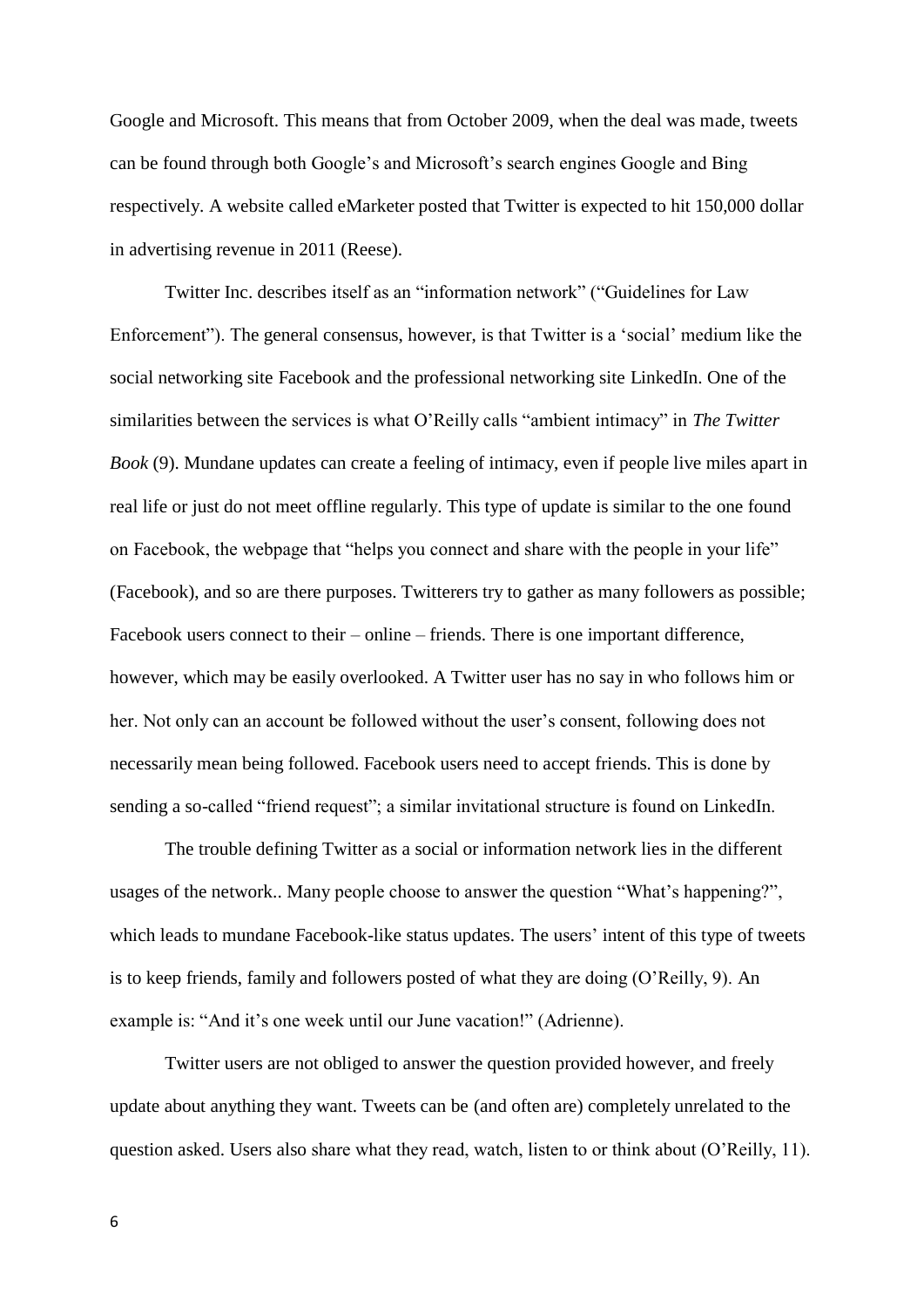Links to interesting clips, photographs, newspaper articles and books are posted often, making Twitter a medium to share opinions, discuss and notify.

Business owners use the service to attract attention and keep in touch with clientele. Some companies have 'web care teams' that help customers when they are unsatisfied with a product, whereas others use Twitter simply to promote their products. An example is Dell's @DellOutlet account. "Offers in @DellOutlet receive a code which has to be filled in when ordering. This way the profit made via Twitter can be tracked." (Postma, 69). Other businesses choose to follow people who may be interested in their services. When a user has a new follower, he or she is notified via an automatically generated email. This way the company can draw attention to itself.

Another group of users are spammers. They try to convince Twitter users to click on links, until they are removed from the service. Generally speaking, spammers are "easily recognized because of the fact [they] follow 2,000 Tweeters and have only six followers." (Postma, 116).

Newspapers post link after link to articles on their websites, which usually look like this example from *The Independent*: "Suspected burglar stabbed to death [link]". Sometimes newspapers retweet messages of their own journalists with a private Twitter account who link to their articles published on the news site. Many journalists seem to have Twitter accounts. Student Daphne Jacobson interviewed 17 journalists to find out why for her Master Thesis *Twitter: Social Network as Medium for Journalism*. Her conclusion: information gathering, easy access to contacts and (for some) contact with the audience. Twitter is ahead of regular media in the speed with which news is spread and "information on Twitter leads to ideas for articles or items" (Jacobson, 58-59).

Politicians discovered the use of Twitter as a tool in campaigning. The current President of the United States, Barack Obama, used the service during the presidential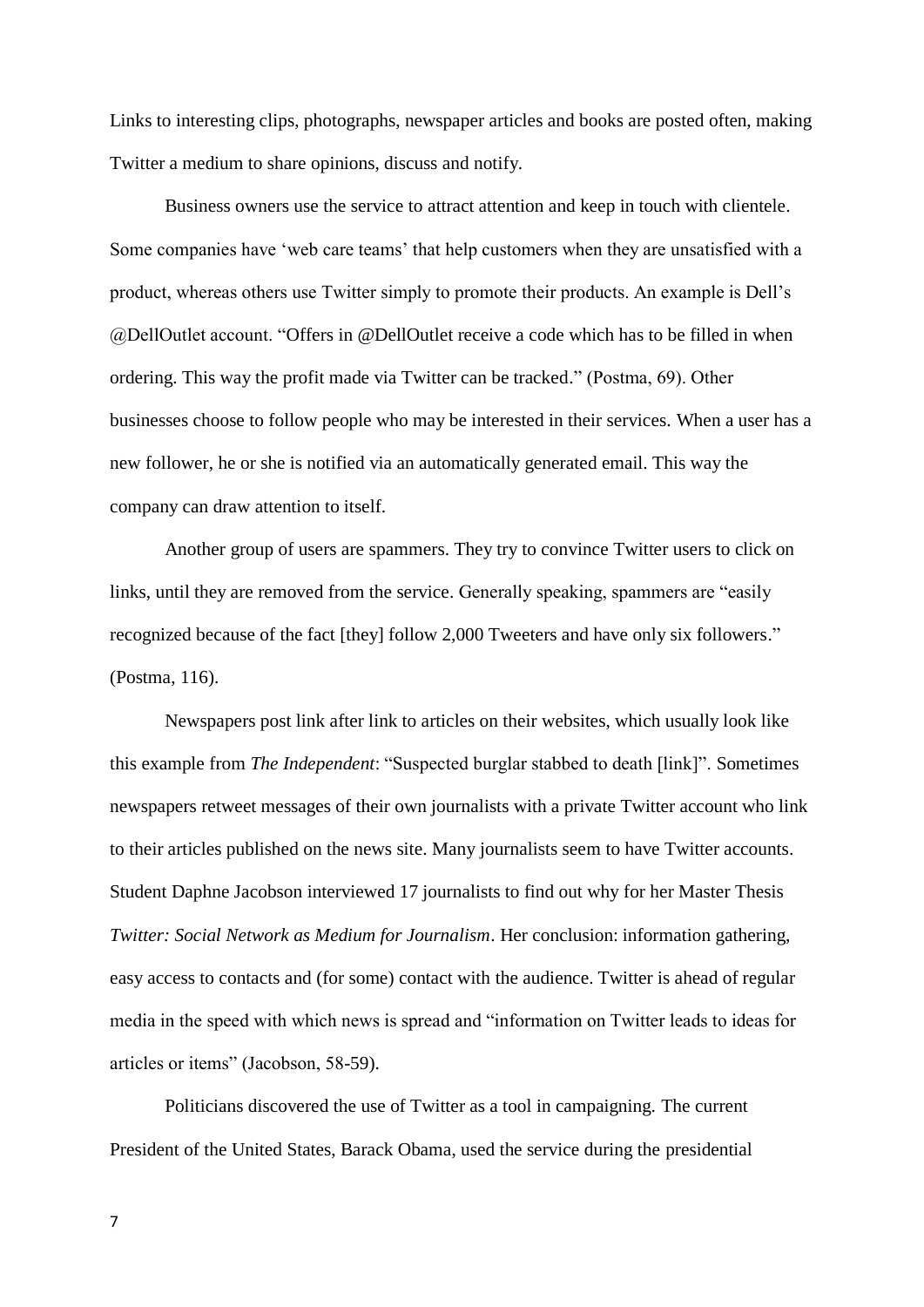elections of 2008 to mobilize and enthuse. He also thanked people for their work and their votes via Twitter. Obama does not write his own tweets, but has an "official twitterer" (Postma, 20). He had over 8.6 million followers on 14 June 2011. But it is not only in the States that Twitter is used for politics. During the United Kingdom's General Elections in 2010, internet and consequently Twitter played an interesting role. Though some were worried it would create too much confusion, others worried being behind in the campaign because there were "many more Labour MPs than Conservatives [...] active on Twitter" (BBC).

During breaking news, Twitter is kept up to date by many: individuals and journalists alike. ‗Normal' users become citizen journalists as described in Dan Gillmore's *We the media – Grassroots Journalism by the people, for the people* and Henk blanken's *PopUp –the clash between old and new media*. Citizen (or grassroots) journalism is amateur journalism, meaning that non-journalists provide people with news. In March 2011, a powerful earthquake and tsunami hit Japan; Twitter became a way of following the news. Topics such as #tsunami and #prayforjapan became trending. Updates were provided by news agencies such as BBC and amateur journalists alike (Miller). In case of breaking events, Twitter can be a useful and quick source for updates – though readers should bear in mind sometimes there is no way to check the reliability of tweets as anyone can post them.

The character limit per tweet leads to a frequent use of abbreviations such as LOL (laughing out loud), which derives from online chatting. Other abbreviations are also found in SMS, an example being 'u r' instead 'you are'. Some tweets are abbreviated even though they do not necessarily need to be. A tweet posted on June 5 by @Helga annT in relation to superinjunctions is " $@$ elgob  $@$ gh58  $@$ shonasue u know u cant sue twitter it just dusnt work enda #superinjunction" (Tinneny). The tweet is a direct message to the first three accounts mentioned, presumably in a discussion about super-injunctions and suing Twitter. The entire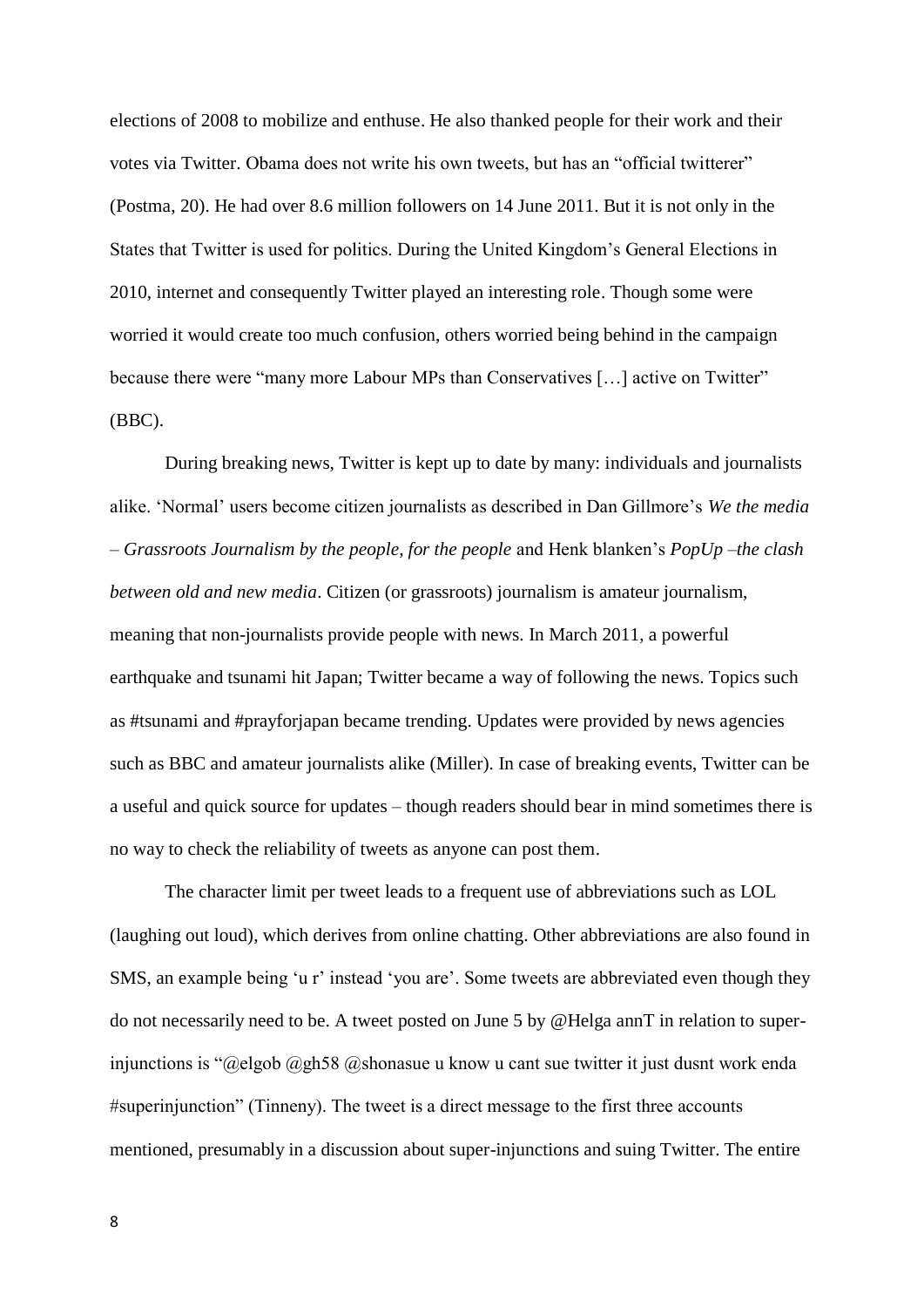message –including spaces– is 90 characters. With spelling and grammar added, the message could become: "@elgob @gh58 @shonasue you know you can't sue twitter, it just doesn't work. End of #superinjunction." This adds up to 100 characters, leaving a 40 character surplus.

Though the majority of tweets are legible, some contain so many abbreviations and slang they prove difficult to understand. Tru Limitz's tweet reads: "I fink gigs shud retire n ghost for a few months n let dis die down. Cos rite nw looks like u got no friends still". Tru\_Limitz lives in South London, or at least said so on his Twitter profile on 20 June 2011. "Ghost", according to urbandictionary.com, means "to leave" or "to avoid someone until they get the picture and stop contacting you". "Still", is used at the end of the sentence to make a point. (Urban Dictionary). Tru\_Limitz tweet (114 characters including spaces) could read: "I think Giggs should retire and leave for a few months and let this die down. Because right now it looks like you have no friends". This adds up to 129 characters. True\_Limitz incorporates slang into almost all of his tweets. An exception is a very short tweet like "Two more days"  $(Tru_Limitz, 8 june)$ . Some of the misspellings (like "fink" and "dis") in his tweets may derive from his pronunciation of the misspelled words, whereas others are simply abbreviations (such as "nw"). His account is fairly popular, with a total of 386 followers on 20 June 2011, though it should be said that quite a few seem to be retailers and companies.

There are also those who do not shun swear words on Twitter. Celebrities such as Ryan Giggs (a Manchester United football player who allegedly obtained an injunction to prevent an extramarital affair from coming out) are called names on the service. An example is: "Ryan Giggs you are a fucked up little twat!" (Dominic). Giggs has no Twitter account, but people who do can be the subject of and when Jemima Khan – a British publicist and social activist –was falsely accused of obtaining a super-injunction to prevent the publication of photographs, she tweeted: "[...]Plus, I'm getting vile hate tweets" (Khan). In order to see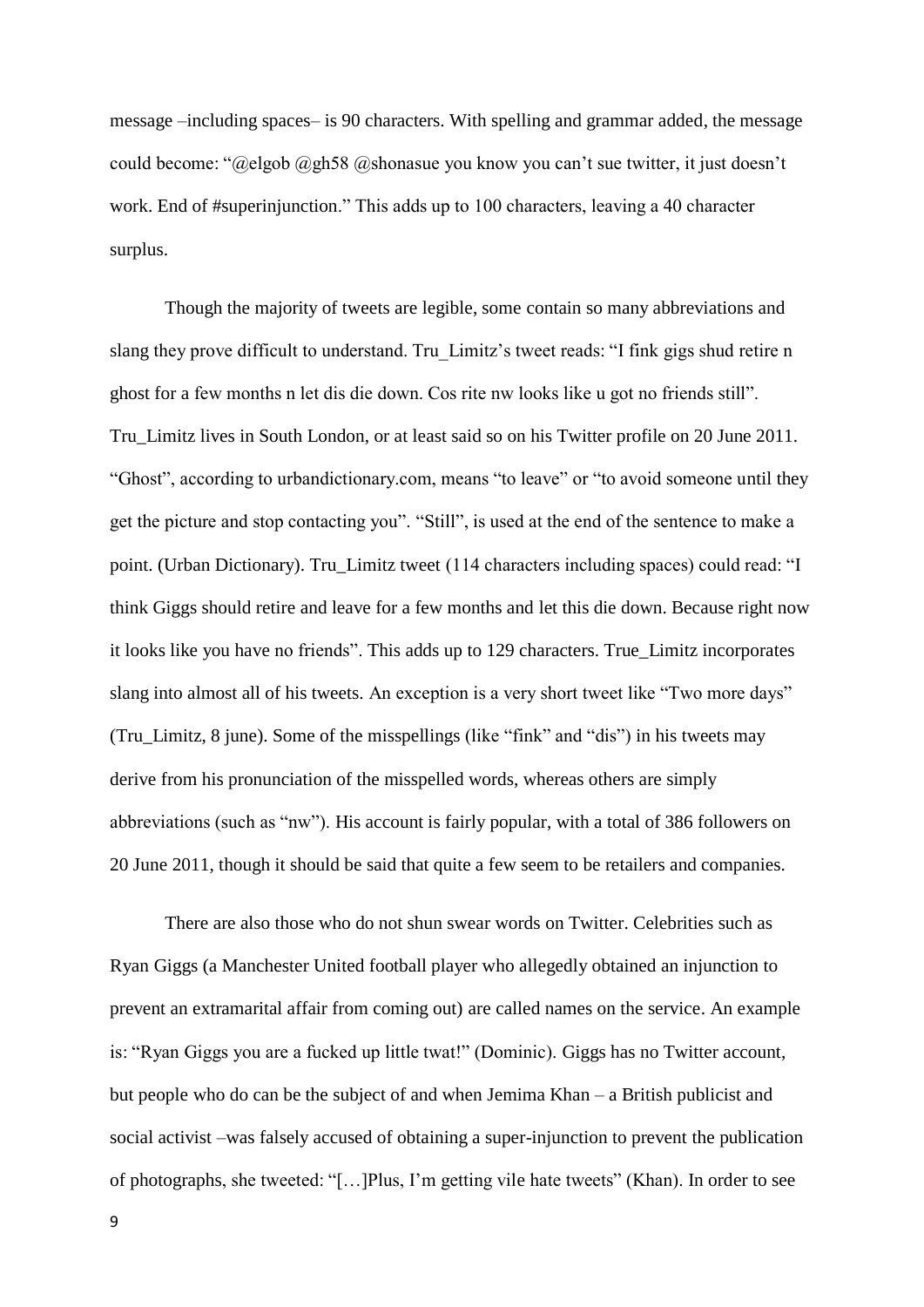@mentions from people a user does not follow, he or she needs to click on an @ mention tab. Doing so shows all tweets in which mention the user. Apparently, enough users felt free to scold Khan for her to mention she was receiving those "hate tweets". It may be that Twitter users who call people like Khan names feel free to do so because it is online and thus "not real".

It does seem to depend on the Twitter user, however, which register is used. Though most tweets seem are of an apparent nonchalant nature, some seem to be better thought through than others. Simple tweets such as "Ryan Giggs you are a fucked up little twat!" (Dominic) are quite different from tweets such as "Giggs is going to go fully grey when this whole ting is over. Career died too!" (Doom Man). "Ting" may be a simple typo, but it is by no means certain. Even so, the second tweet is of a much milder nature because swear words are omitted. Interestingly, Dominic is a self-proclaimed lifelong of Liverpool (a British soccer club), whereas Doom Man shows no interest in soccer on his Twitter account. Where Dominic's tweet is a directly judging Giggs, Doom Man seems to be more interested in sharing his insight on the outcome of Giggs (extramarital) affair will have on his career.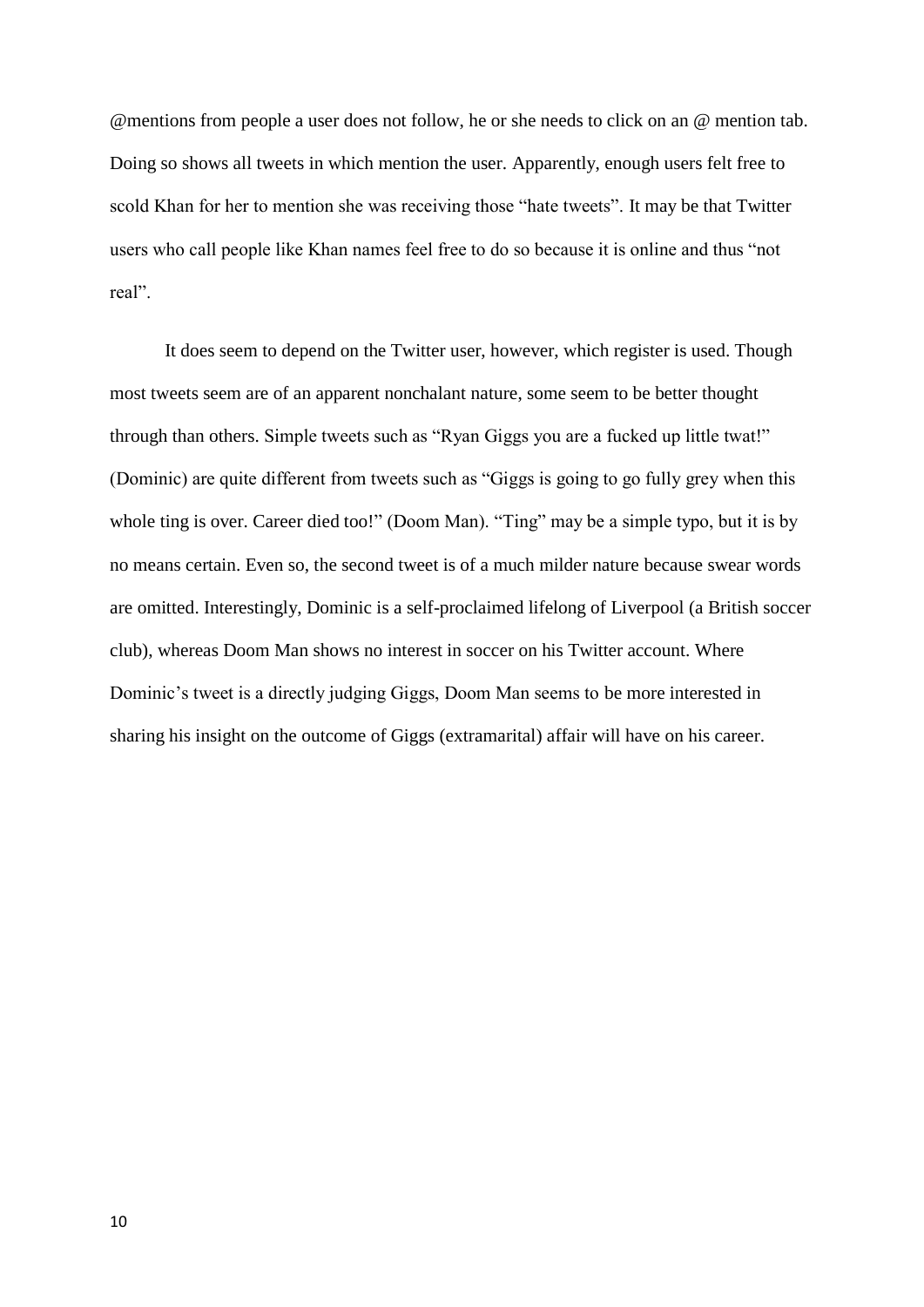### **Injunctions**

<span id="page-11-0"></span>In 2011, triggered by concerns over (super)injunctions, the differences and similarities between new and traditional media have been widely discussed in the UK. An injunction with respect to publication is an official order given out by the court, prohibiting the publication of certain information. Public and press are free, however, to report the existence of the injunction and the name of the person who obtained it. More restrictive are the anonymized injunctions( "Report of the Committee on Super-Injunctions"). These in are often wrongly considered to be super-injunctions by the media and the public. An anonymized injunction prohibits disclosing any information about the name of those who obtained the injunction. A super-injunction is the most restrictive kind of injunction. It forbids people –and consequently the press – to publish any information – i.e. profession, name or city of residence – about the injunction's applicant. Furthermore, the existence of the super-injunction itself cannot be named ("Report of the Committee on Super-Injunctions", IV).

The mention of any type kind of injunction in Parliament lifts the injunction. An MP, who has parliamentary privilege, can breach a court order without fear of prosecution. The media in its turn is protected by the Parliamentary Papers Act of 1840, as well as in the Defamation Act of 1996 (House of Commons, 31). These Acts ensure that the press has the freedom to report what is discussed in Parliament.

Super-injunctions have been a cause of concern since 2009 at least. *The Guardian* was placed under restriction in relation to publication of information about a question asked in Parliament on the dealings of Trafigura; a multinational dealing in oil. Interestingly, the information which Trafigura tried to keep from being published was circulating on the internet. The case is mentioned in *Press Standards, Privacy and Libel*, a report by the Culture, Media and Sports Committee of the House of Commons. ―[*The*] *Guardian* promptly published, initially online and then on the front page of its 13 October 2009 issue, the fact that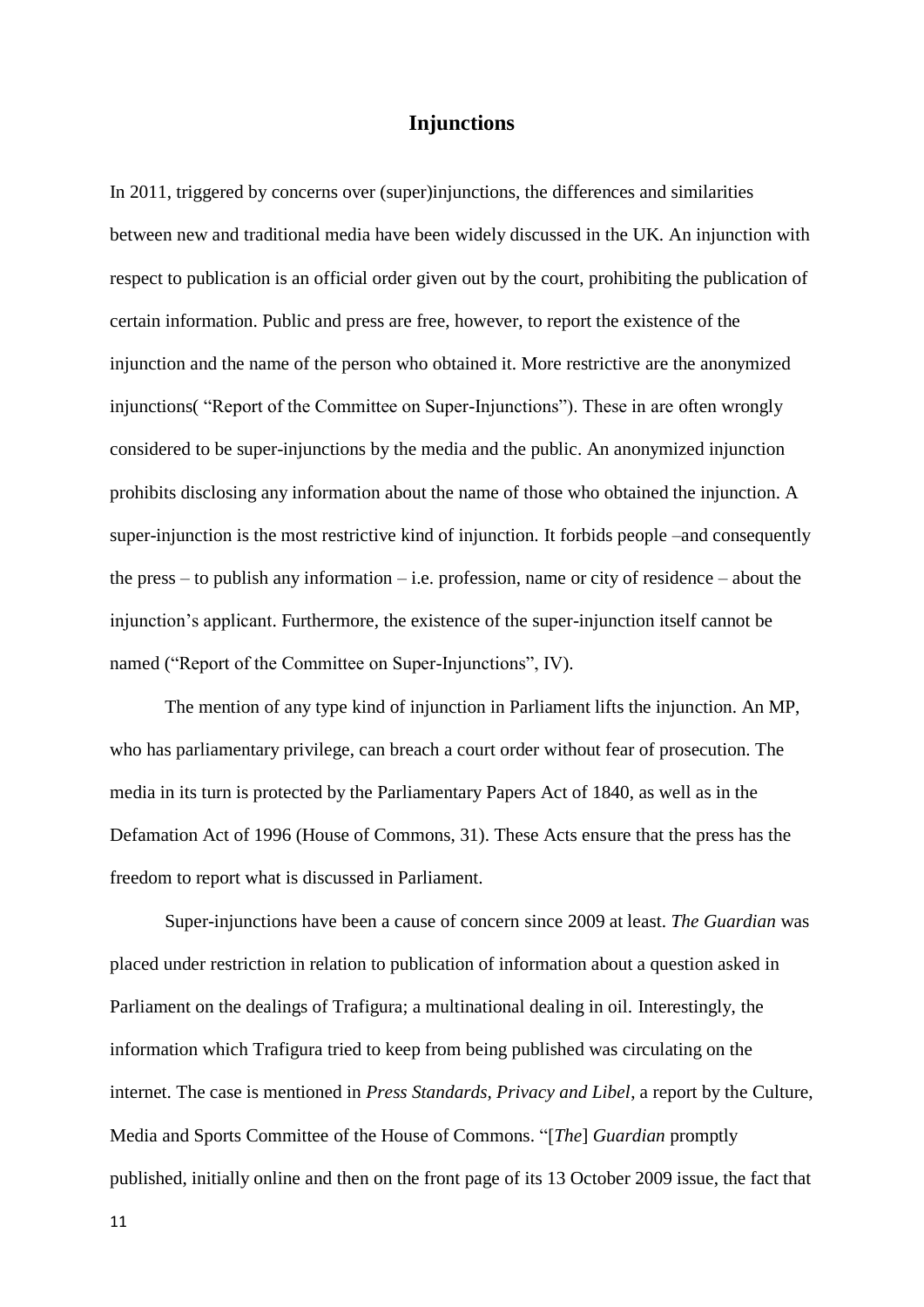it was unable to report a tabled Parliamentary question" (Great Britain, 31). When *The Guardian* published the online article, Twitter users started posting about the details of the matter, thus ignoring the injunction. Robert Booth wrote in *The Guardian* that only hours after the article was published, Trafigura's law firm contacted *The Guardian* to inform them that the injunction was lifted. Twitter users claimed victory, led by "comedian Stephen" Fry."Can it be true?" he wrote. "[Law firm] Carter-Ruck caves in! Hurrah! Trafigura will deny it had anything to do with Twitter, but we know don't we?" (Booth).

The Culture, Media and Sports Commission published a reports expressing its worries about injunctions in February 2010, which was then followed by further investigation by a committee led by current Master of the Rolls Lord David Neuberger. The Master of the Rolls is a senior judge and a Head of Division and the Head of Civil Justice ("Master of the Rolls"). The Committee was set up in April 2010 because of "growing public concerns about the use and effect of what were termed super-injunctions and the impact they were having on open justice" ("Committee Reports Findings on 'Super-injunctions'"). The Committee published its report on May 20. One of their conclusions was that super-injunctions had been too easy to obtain, but the tides had already changed as the Committee was only aware of two having been granted since January 2010 ("Committee Reports Findings on 'Super-injunctions'). The press seems to confuse anonymized injunctions with super-injucntions. They are of the opinion injunctions are too easy to obtain. ("Leading article: Judges and media still move to different beats").

The possibility of obtaining an injunction with regard to privacy is relatively new to the UK. Before 2000, no claim to privacy could be made in England or Wales. During the presentation of the *Report on Super-Injunctions* Lord Chief Justice (Igor Judge) said: "The development of privacy rights since 2000 was an inevitable consequence of the enactment of the Human Rights Act 1998 and the incorporation of the European Court Convention of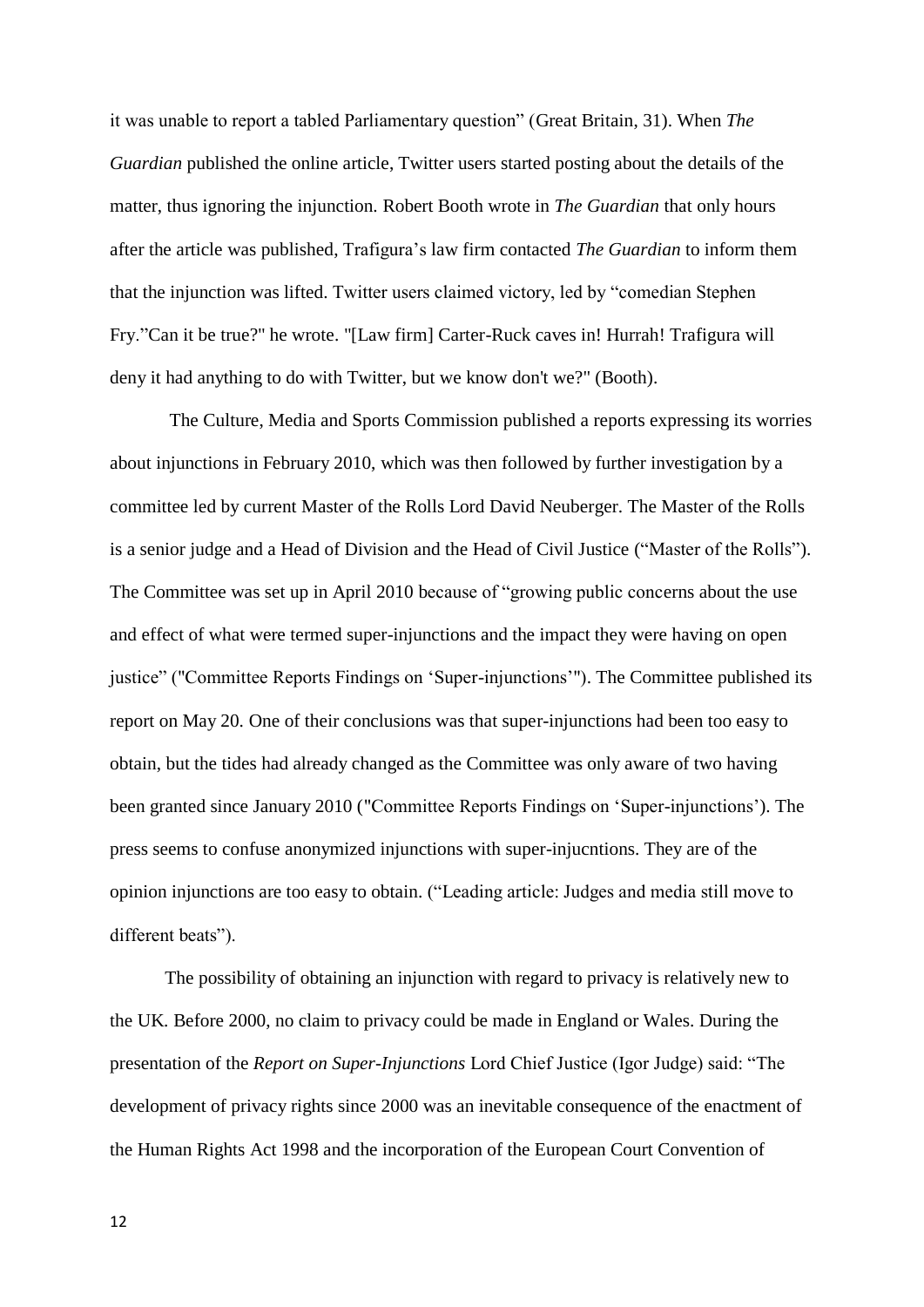Human Rights [...] into domestic law" ("Committee Reports Findings on 'Superinjunctions'). Members of Parliament, according to Lord Chief Justice, should not flout a court order in Parliament "just because they disagree with the order, or [...] because they disagree with the law of privacy which Parliament has created" (Press Conference, 5). This referred to Lord Stoneham who had, the day before, revealed that Sir Fred Goodwin –former chief executive of the Royal Bank of Scotland – had been granted an injunction in order to prevent publication of an extramarital affair.(PA) Earlier in the year, on 10 March 2011 Member of Parliament (MP) John Hemming also used his Parliamentary privilege to name the same Goodwin as having obtained a super-injunction on BBC Question Time. "Will the Government have a debate or a statement on the issue of freedom of speech and whether there is one law for the rich, such as Fred Goodwin, and another law for the poor?" (Tombarton)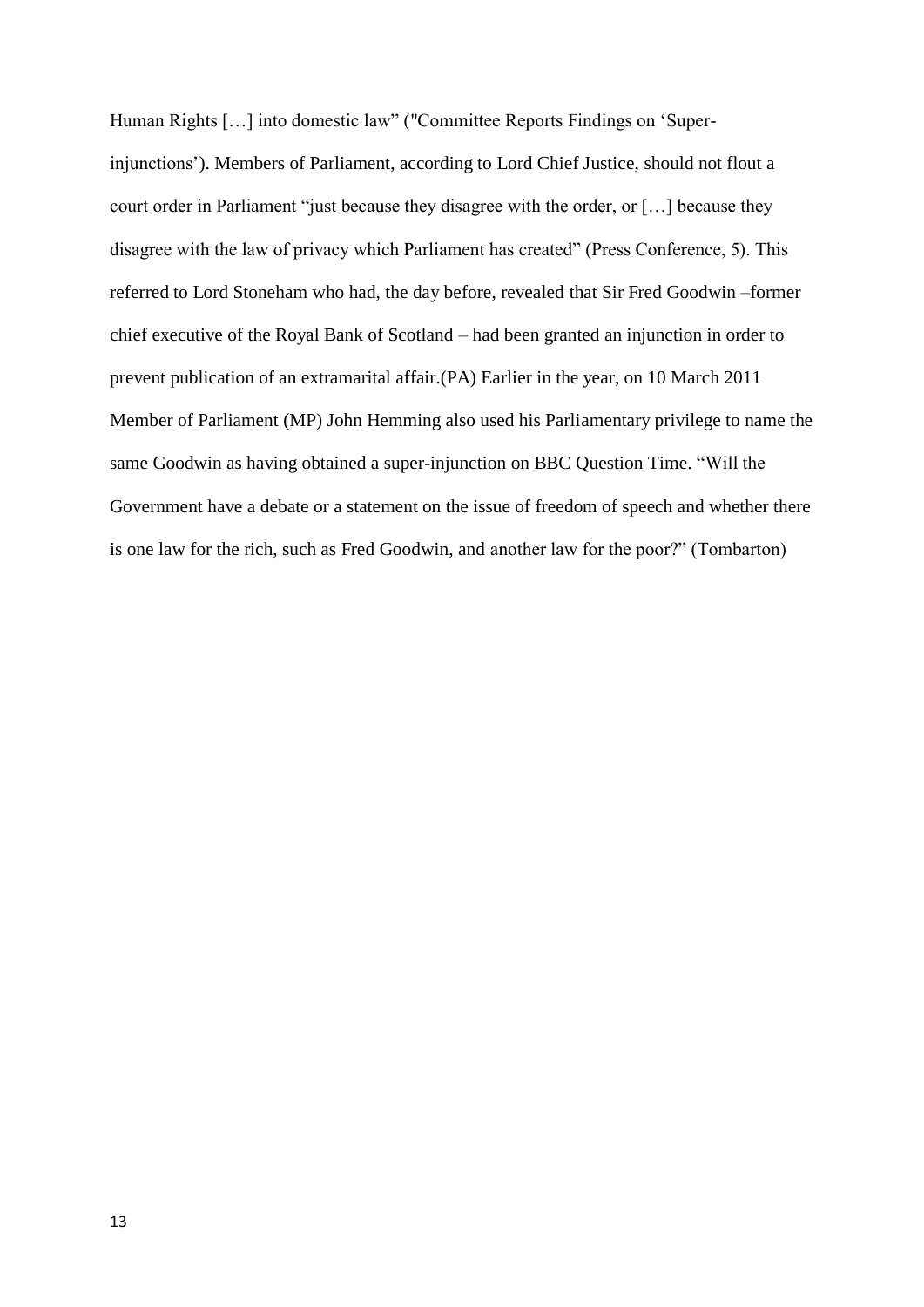#### **Injunctions, Twitter, and the Press**

<span id="page-14-0"></span>The relationship between the press and Twitter is of a symbiotic nature. Internet revolves around interaction: blogs and newspaper articles have comment sections, whereas Twitter facilitates networking and the spreading of information. Consumers of news have become producers too. This is described as grassroots journalism by Dan Gillmore in *We the media – grassroots journalism by the people, for the people* and by Henk Blanken and Mark Deuze in *PopUp –the clash between old and new media*. Internet access has become increasingly easy, and through blogs, commentary on newspaper websites and Twitter, readers have become writers. The people decide what news is, and provide the other consumers and producers of news with their subjective view on matters they find important.

In *Cognitive Surplus –Creativity and Generosity in a Connected Age,* Clay Shirky describes the desire of people to share news with their friends. Twitter responds to this desire, as do social networking sites such as Facebook. According to Shirky, "we can always use the internet today to find something entertaining to read, watch or listen to" Shirky (180). In case of Twitter, this is certainly true. On the other hand, there is a more serious note to Twitter; that of the information network. Internet users can –and according to Shirky should – make their shared knowledge available. It does take hard work, and make it into something of public value: "public and private media blend together, where professional and amateur production blur"(Shirky, 211). Both Shirky and Gillmore are optimistic about the online future of sharing and producing.

The distinction between amateur and professional media is becoming vaguer. When traditional media report on something, Twitter users adopt it. It works the other way around, too. When a trending topic is of interest to the press, they take it over. An example is the injunction case of 2011. On 8 May, an anonymous Twitter account (@InjunctionSuper) named celebrities who were supposed to have obtained super-injunctions. Not only did the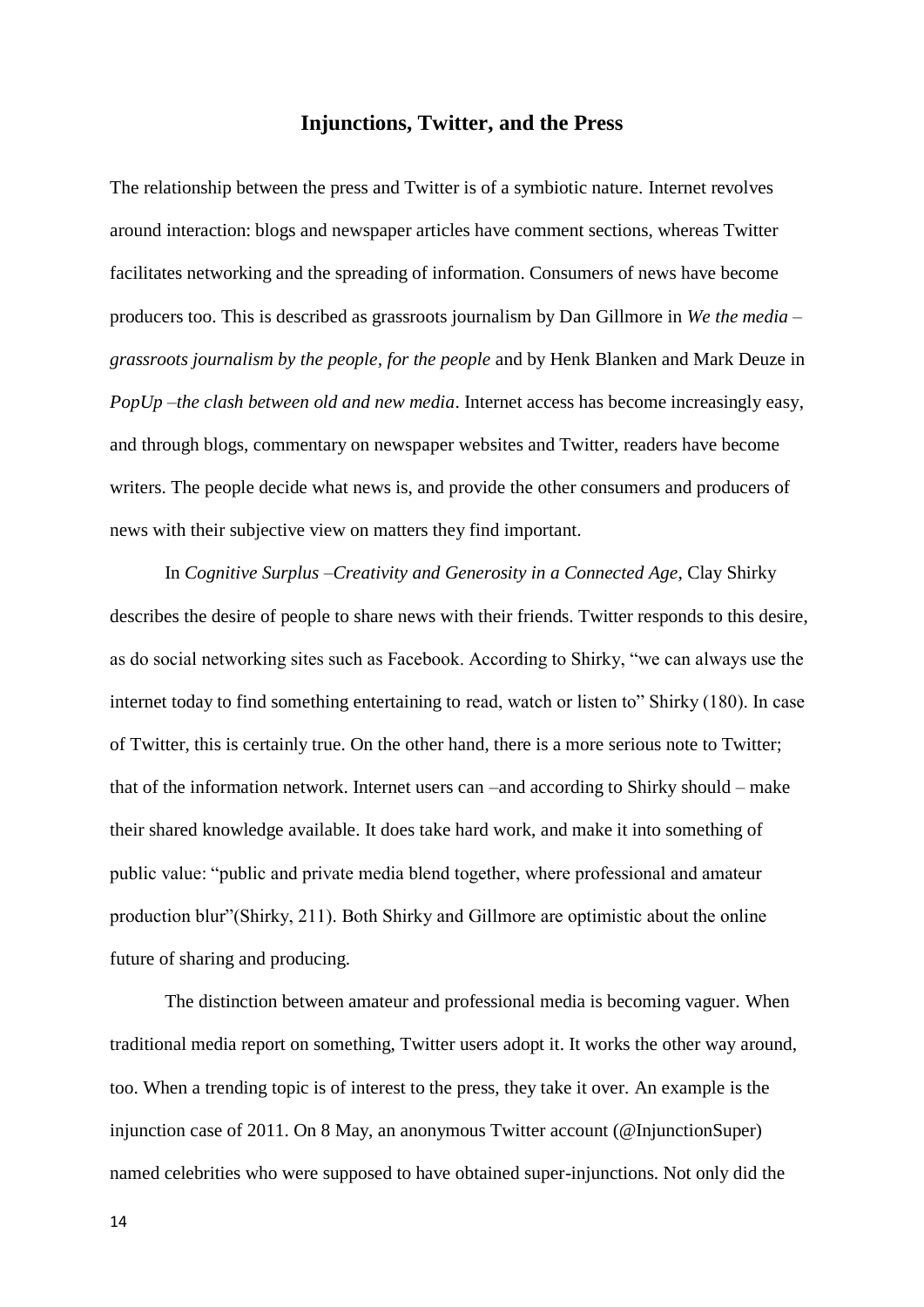posts mention the names of the celebrities, but the contents of the injunctions. Within days, the anonymous account, which did not post any messages after those six tweets, had over 100,000 followers.

The popularity of the account may have been less, had it not been for falsely accused Jemima Khan She tweeted: "OMG- Rumour that I have a super injunction preventing publication of "intimate" photos of me and Jeremy Clarkson. NOT TRUE!" (Khan). Khan has about 70,000 followers herself, who all received that message. Most of these accounts will have followers themselves, and by retweeting many people can be reached indirectly. It is likely that this happened with Khan's tweet. Jeremy Clarkson, columnist and presenter of BBC's TV show *Top Gear*, did not respond publicly until 15 May, with a column in *The Sunday Times*. The column, co-written by Khan, the use of injunctions is defended: "The press should not be free to screw up the lives of my children. That is why I'm pro-injunction" (Clarkson). Khan posted a link to the article on her Twitter account.

The newspapers quickly picked up on the existence of an anonymous Twitter account breaching injunctions and articles appeared online. No links were provided, as that would be considered a breach of the five super-injunctions mentioned, though they did report on the false accusation of Khan and Clarkson. *The Sun* posted an article with a picture of the account, striping the account name and all the details that could cause legal actions against the newspaper (Wells). The newspapers were, however, not as fast as Twitter users discussing the contents of the tweets and following the account. *The Independent* wrote on 9 May that the account had 20,000 followers that morning. (Marsden). Within 24 hours, *The Sun* reported, the account had already attracted 68,000 followers. (Wells) On 17 May, the account had almost 116,000 followers (see attachment). Twitter, it was noted, had not deleted the account or removed the tweets from its site. (Burrel).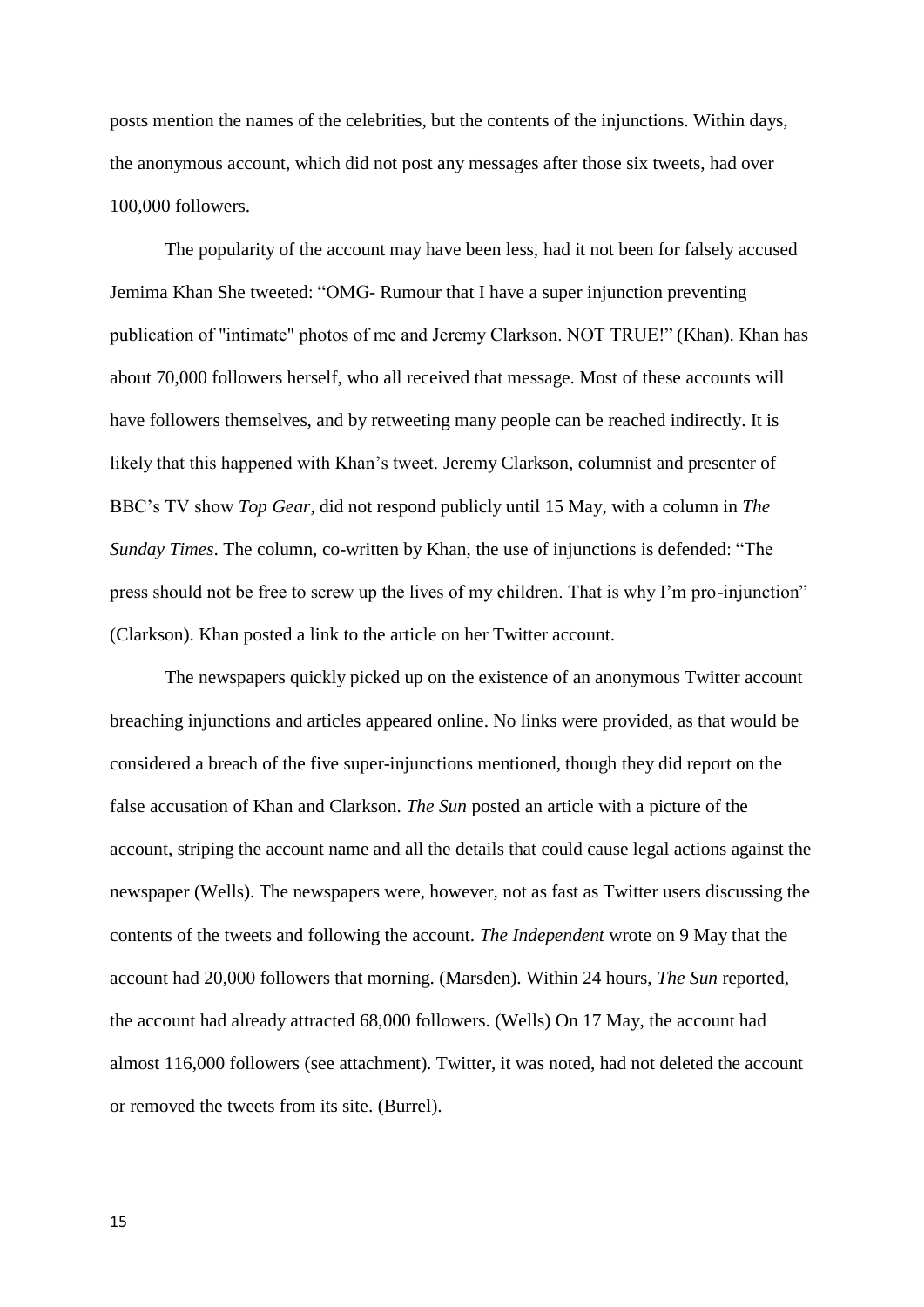Only five days after the breach of super-injunctions on Twitter, a super-injunction explicitly including Twitter and Facebook was granted to a mother who wished to protect her daughter from the press. The daughter, who can only be referred to as 'M', cannot make her own decisions in medical care. Her mother applied in court "for an order that those who are looking after M could withdraw nourishment and medical treatment and allow her to die, [...] [suffering] the least distress and maintain as much dignity as possible." (PA, "Judge imposes") Twitter ban"). The super-injunction, given by High Court Judge Mr. Justice Baker," is thought to be the first to place a specific ban on publishing information on any "social network or media including Twitter or Facebook", as well as in other media." (PA, "Judge imposes Twitter ban").

The focus shifted from the falsely accused celebrities Khan and Clarkson to professional footballer Ryan Giggs who plays for Manchester United. He had allegedly obtained a super-injunction against *The Sun* and former Big Brother (a reality TV series) contestant and glamour model Imogen Thomas in order to prevent an extramarital affair with Thomas from coming out. It was reported on 20 May that Giggs – at that time still referred to as "CTB" by the traditional media – issued legal actions against Twitter Inc.. Giggs and his team of lawyers "began the legal action at the high court in London on Wednesday, in what is thought to be the first action against the US social media firm and its users" (Halliday). Giggs was not only taking action against Twitter itself, but also users who breached the injunction. Response on Twitter came in an enormous surge of tweets and retweets naming Giggs and the contents of the injunction. *The Independent* reported 12,000 tweets within 24 hours of the legal actions (Smith). The disobedience did not stop. #superinjunctions became a trending topic with "at one point [tweets] were appearing at a rate of 17 a second" (Smith).

The *Scottish Herald* was the first newspaper to breach the injunction on Sunday 22 May by posting a picture of the Ryan Giggs, but the newspaper claimed that the injunction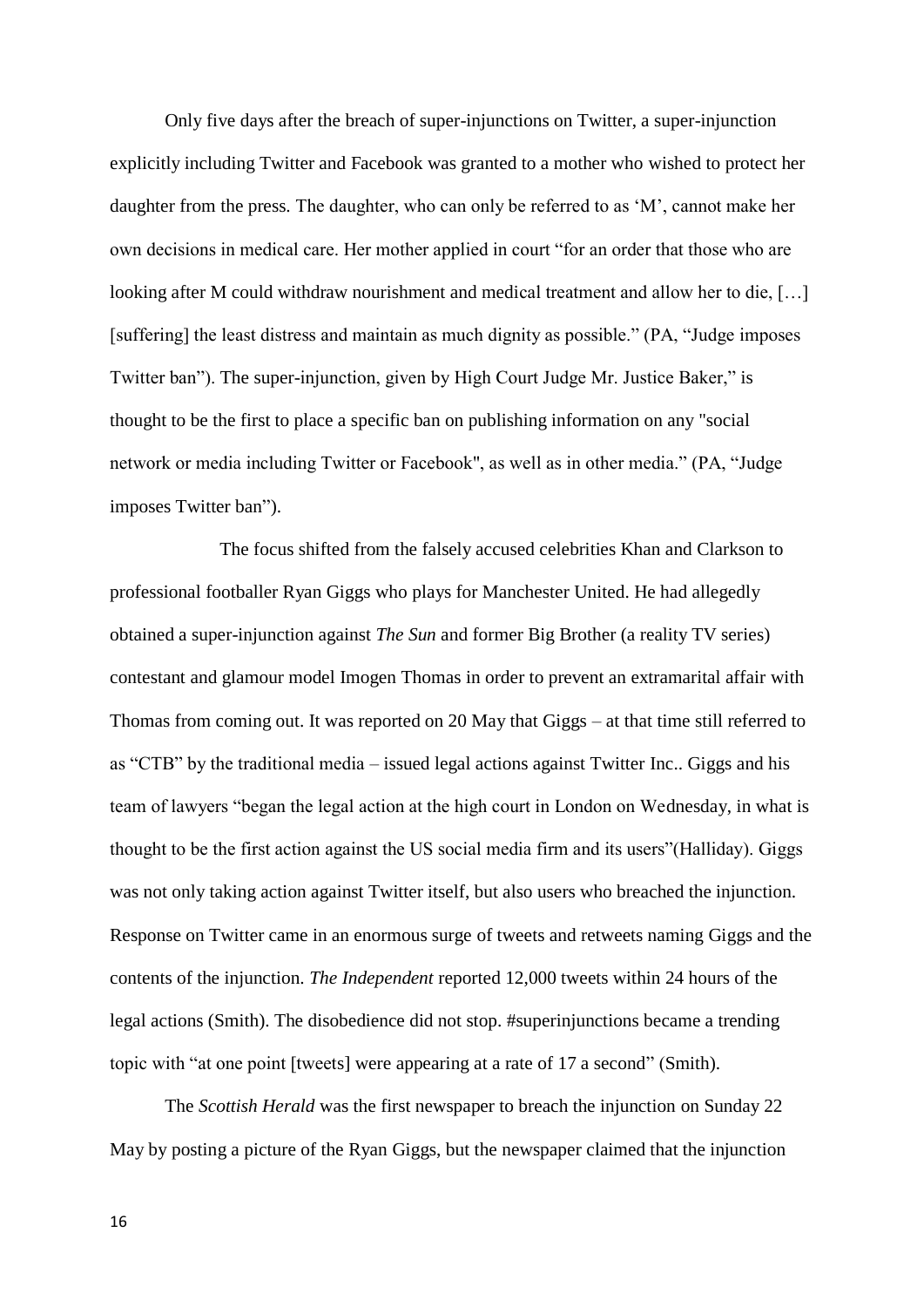was not valid in Scotland. Monday morning, *The Independent* mentioned 30,000 Twitterers possibly facing penalties for breaching the gagging order (Wright). By the end of the day, MP Johm Hemming mentioned more than 75,000 users had breached the injunction (SKyNews). As Hemming did this in Parliament, he ensured the press was free to write about it.

Popular press seems to have a closer relationship with Twitter users than the quality press. This can be connected to the shared interest of the readers of popular newspapers (such as *The Sun* and *The Daily Mail*) and Twitter users. The most popular themes of Twitter are related to entertainment and celebrities, according a study conducted in 2009 by Cheong. In 2010 Kim and his colleagues concluded from research that ‗entertainment' is a popular topic on Twitter. Cheong puts celebrities in the category of entertainment (5), which provides almost a third of the Trending Topics researched (7). Kim made a list of the top 20 of lists that people use in Twitter. A search list is a feature available to Twitter users to organize other users into groups. Each user can make up to 20 lists, filed under the tab 'lists' at their personal homepage. It is not necessary to follow the users that are put in a list. ("How To Use Twitter Lists"). On the third place of Kim's top 20 is 'celeb'; ‗celebrities' is good for a sixth place (2). From these results, it seems reasonable to conclude that Twitter users take an interest in what is going on in the lives of celebrities.

Entertainment news and news on celebrities seem to play an important role in popular newspapers in Britain. Martin Conboy writes in *Tabloid Britain: constructing a community through language* (published in 2006) that the tabloid press uses celebrity content intertextual and use it to "enhance as many stories as they can" (193). The stories apparently appeal to a younger audience who are "eager for news with a distinct television and popular culture agenda and a focus on celebrity" (Conboy, 9). There may very likely be a relationship between this audience and the Twitter user. The typical Twitter user would be in the category 18 to 29 years of age or is between 30 and 39 years old. The first group is estimated to be 41.5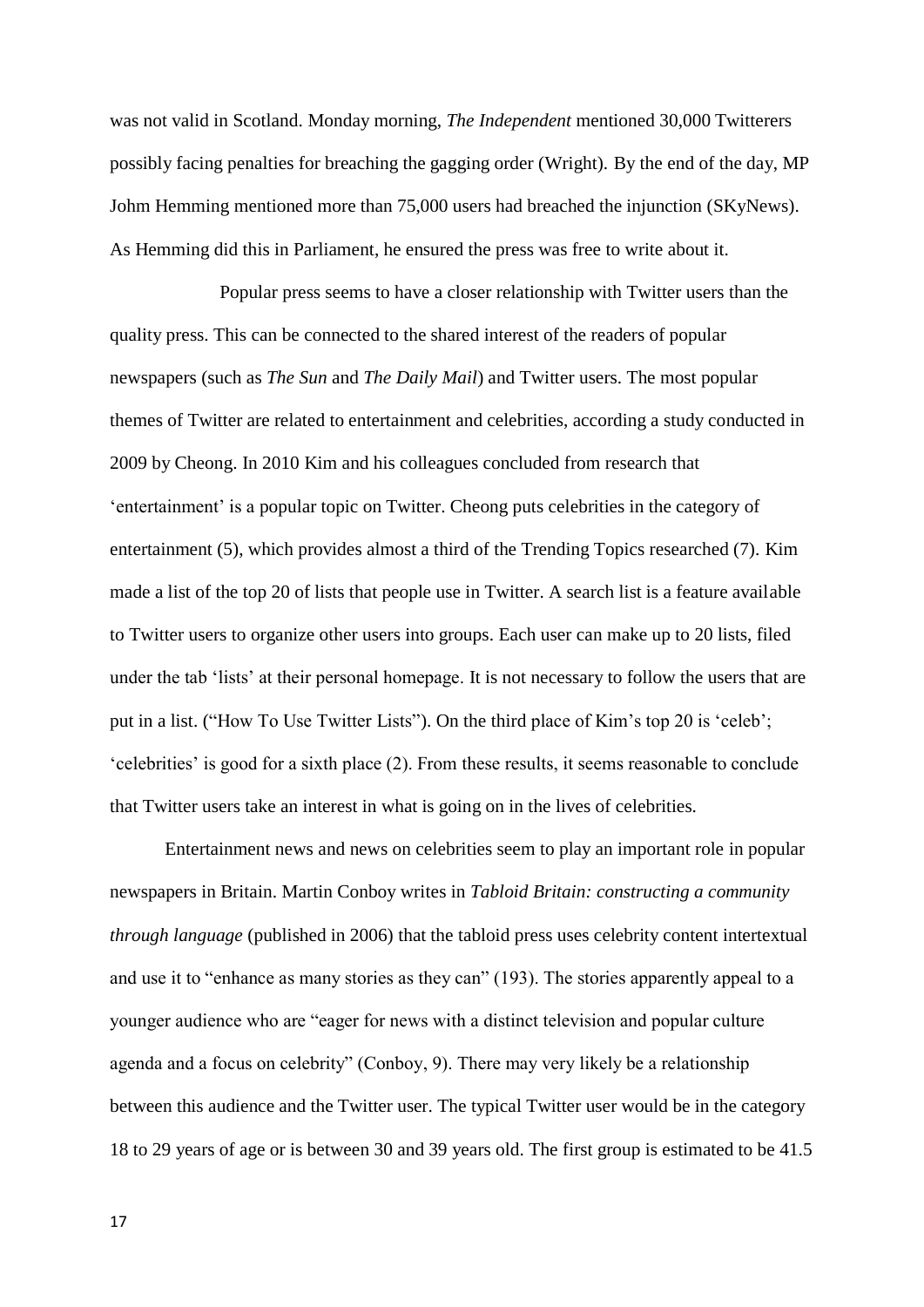percent, the second is supposed to make up for 42.3 percent in a research published in 2011 by Ad Age (Carmichael). It is also interesting to note that female Tweeters are a majority (approximately 54 percent of all Twitter users). The younger age group Conboy refers to is likely to have reached their late twenties or early thirties by now. The popular press still appeals to readers who wish to know about celebrities' sex life. Taking this into account, it seems reasonable to assume this group of Twitter users would be interested in reading popular newspapers, but it does also mean that the popular newspapers try to keep up with what Twitter users talk about.

There seems to be a general consensus on Twitter that it is unfair for the rich and famous to cover up their missteps just because of their wealth. This position is shared by the popular press, which distributes its opinion in leaders and news articles alike. On 10 May 2011, *The Sun*'s leader "Writ twits" starts with "HOW appropriate that stars who behave like twits should be exposed on Twitter." On 21 May the newspaper published an article in the 'news' section on their website. It said: "[...] celebrities' bids to hide sleazy behaviour by paying high-powered lawyers to gag the media. Barristers were anticipating another payday from the ace last night as he launched his attack on Twitter." (Parker).

The quality papers discussed Twitter and super-injunctions too, though they approached the matter from another perspective. Mark Steel, in his column of 11 May in *The Independent*, lashes out at the popular press: "You can understand why some tabloid newspapers are upset about these super-injunctions." (Steel). Other columnists are of the opinion that British law has been influenced by "Eurojudges" too much (Robertson). A Leader argues that "the law does need to keep up with the change in the manner in which the public consume information if our defamation laws are not to become toothless." ("Leading article: We need to find our way to a new balance of liberties".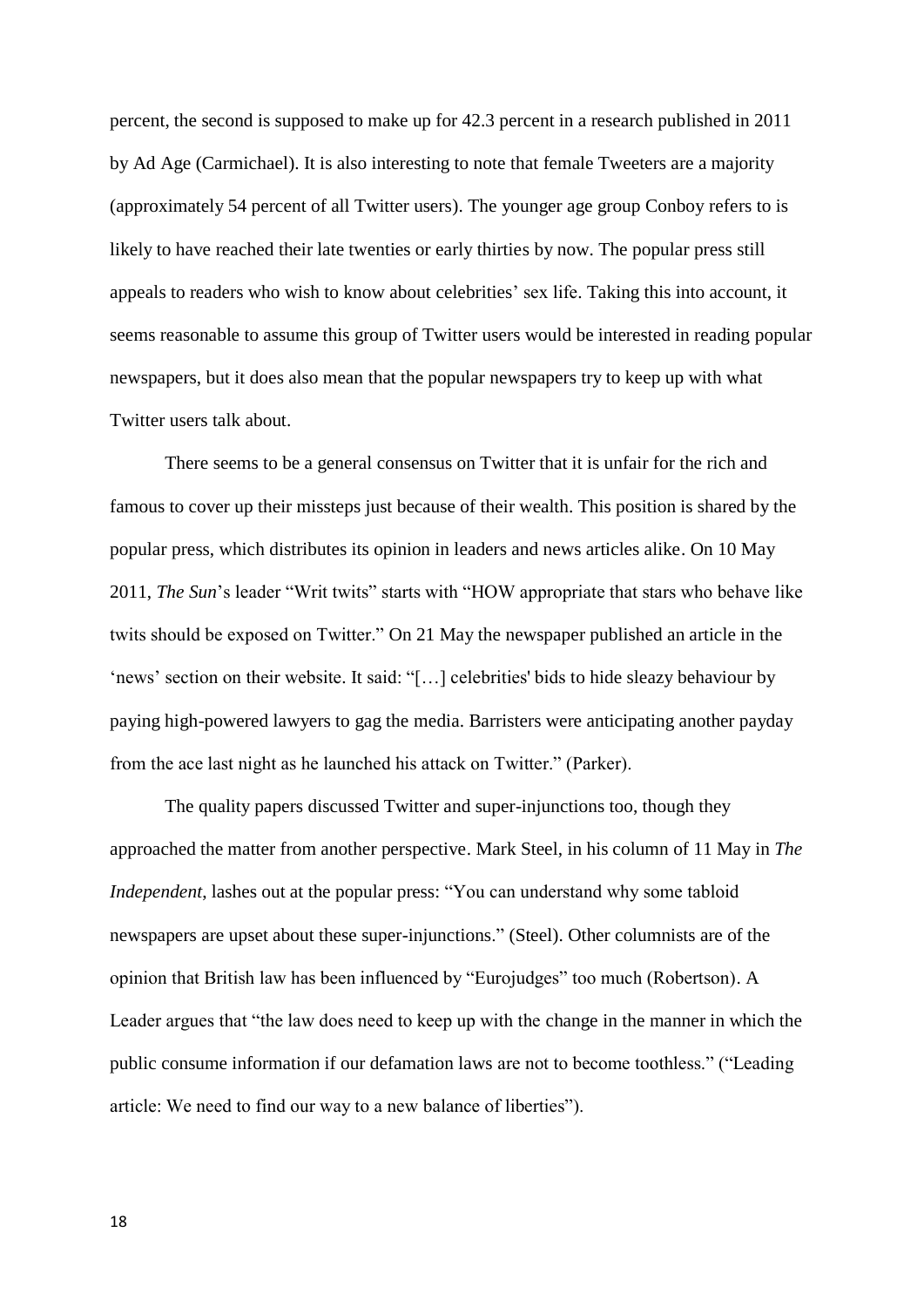The discussion about injunctions involved both Twitter and the newspapers. The printed press did not remain silent. After they were enabled to write about specifics in the case (after MP John Hemming named Premier League footballer Ryan Giggs in Parliament on 23 May 2011), *The Guardian, The Sun* and *The Daily Star* printed and posted editorials. *The Independent* refrained from publishing another editorial; it had already published a leader on 21 May in relation to the presentation of the report on super-injunctions by the committee of senior judges the day before. The paper was somewhat positive about the conclusions of the report as there was "acknowledgement that courts had dispensed injunctions too liberally in recent years" and "the frequent reaffirmation of the principles of open justice and free speech." *The Independent* does not provide the reader with a definition of super-injunctions. On 25 May, however, the newspaper published an article which does mention "anonymised" injunctions" but does not explain the difference with super-injunction (Milmo). In its editorial of 21 May, *The Independent* criticizes judges for being out of touch with reality. "[T]heir solution, which only emerged from the presentation, was a combination of hand-wringing about the new media being out of control, […] and the assumption that the impact of newspaper front-pages far outweighs that of disclosures on Twitter." Throughout the article *The Independent* conveys the view that there is no guarantee that freedom of press will improve after this report and the suggestions made by the committee. The committee, it says, "ignore[s] the glaring disparity between the penalties applied to the old media and impunity for the new  $[\dots]$ ".

*The Guardian* strikes another cord in its editorial of 24 May. It sees John Hemming's action as "plain frivolous" because "Mr Justice Eady's ruling can hardly be viewed as completely irrational." This in light of the Human Rights Act, which requires courts "to weigh up privacy and freedom of expression as embodied in articles 8 and 10 of the [Human Rights Act]." ("Privacy: the high politics of low gossip"). *The Guardian*'s concludes that "the mere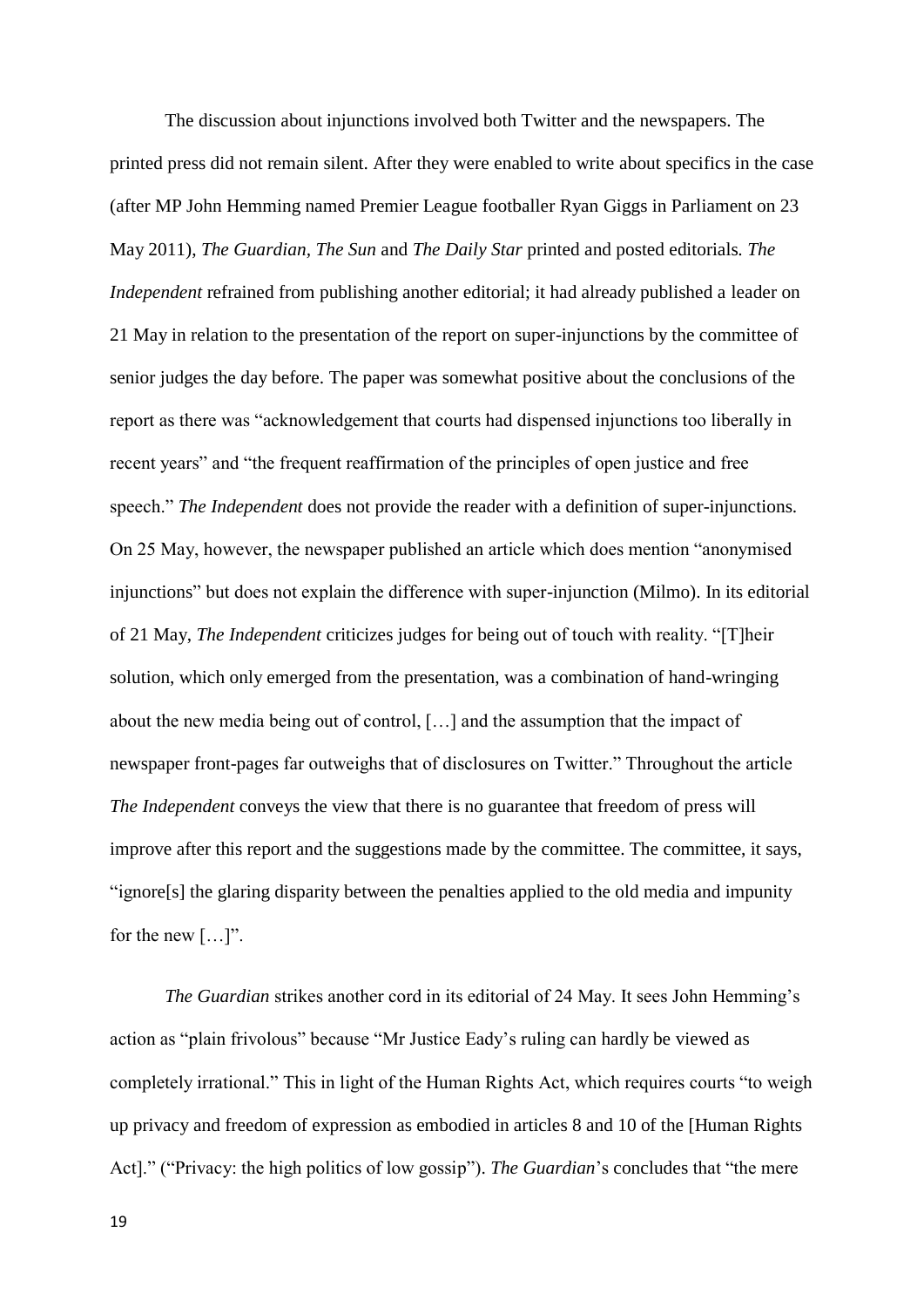fact of publication on Twitter cannot be an excuse for releasing the press from the internet's "unfair" advantage." *The Guardian* thinks a general agreement on what is public interest is necessary and refers to the Press Complaints Commission code for it. By favoring selfregulation over a system where the press should be free to write about anything posted on Twitter, *The Guardian* emphasizes the difference between the 'new' media and the old, and places responsibility with the press itself which ―is what raises it above the law of the jungle that supposedly exists on the web."

The tone of the popular press could not be more different. *The Sun* entitles its editorial ―Freedom Wins‖. As is to be expected, the voice of the quality papers is far more nuanced than that of the popular press. *The Sun* refers to injunctions in terms of: "growing threat[s] [...] to free speech" and "sinister", Giggs is "laughing stock". *The Sun*'s editorial reads that MPs are "alarmed by the growing threat from the courts to free speech". It further emphasizes the uselessness of injunctions which are "a weapon of protection for the rich and powerful, [and] useless in the age of Twitter and Facebook". Court injunctions are "sinister, allowing the wealthy to buy silence about their misdeeds." Judges are "on the wrong side of public opinion", but *The Sun* celebrates and says about the naming of Giggs in Parliament: "this is good news for the public.‖ *The Sun* aligns itself with Twitter users by condemning the use of injunctions. There is no call for further discussion. Instead, *The Sun* concludes: "Anyone thinking of taking out a gagging order now knows what to expect."

20 *The Daily Star*'s editorial of 24 May 2011agrees with *The Sun*, but takes it a step further, and says that "Twitter users have ended up as heroes for freedom of speech." The *Daily Star* blows up the affair and calls it "the worst secret in Britain". Its choice of words does, however, create a tone that can be compared to that of *The Sun*. The Giggs scandal is a "farce", and injunctions are "an embarrassment". Judges should have "done the right thing." The difference with *The Sun* is that *The Daily Star* does not criticize injunctions for what they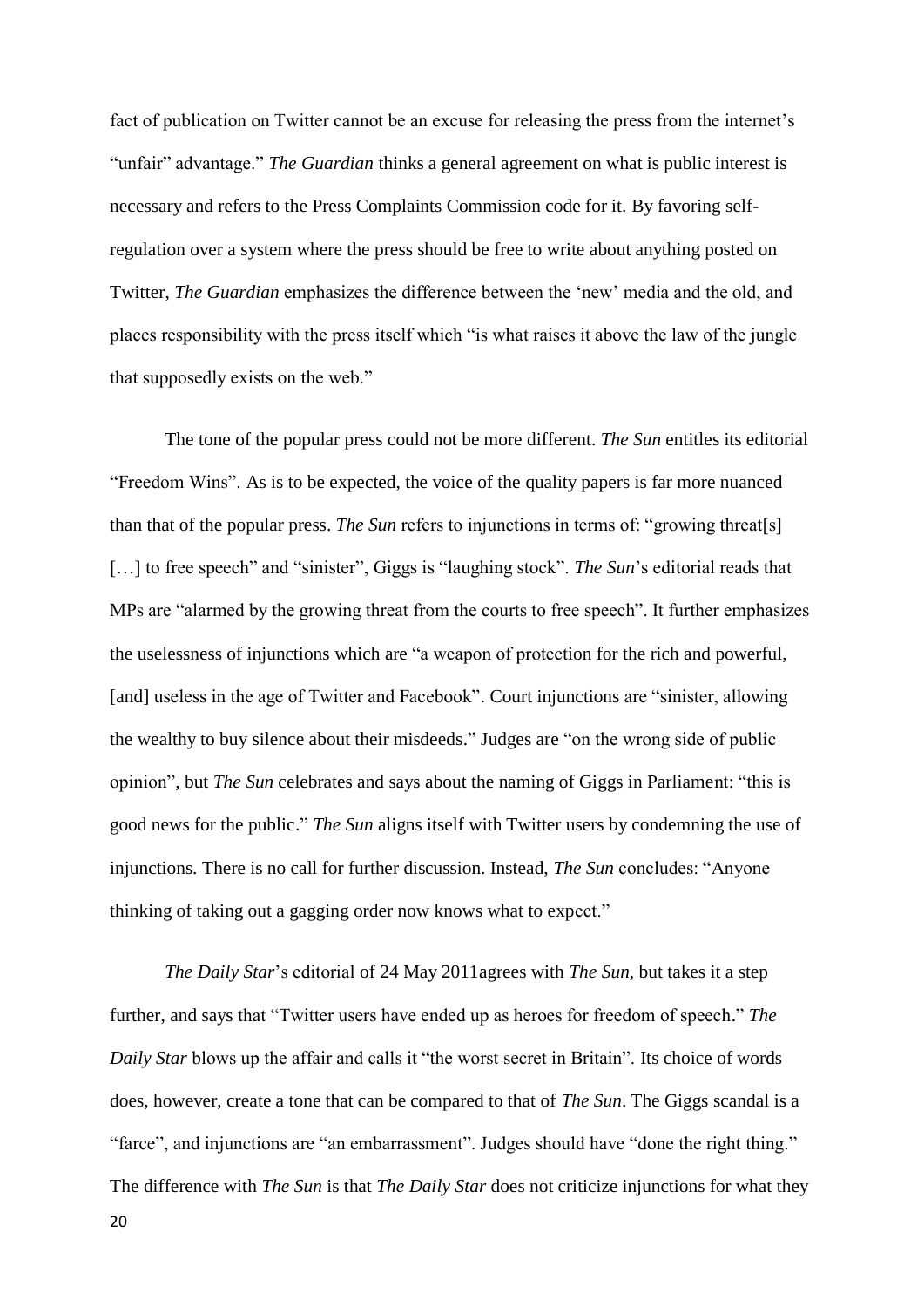are. The editorial SECRET IS FINALLY OUT ends with "[t]he question now is who will be next to be named?" It apparently assumes injunctions have no use anymore and will be revealed one way or another.

The press and Twitter have a symbiotic relationship, and one often repeats what the other says. Twitter users seem to have the power to help define the news. Though their relationship is symbiotic, Twitter and the printed press have their differences too, which were illustrated by the 2011 injunctions scandal. The editorials of the quality papers and the popular press discussed above, illustrate a clear division in their opinion of Twitter and injunctions. The popular press proclaim Twitter users "heroes" ("SECRET IS FINALLY OUT") and heavily criticize injunctions. They seem to align with Twitter users, and define their opinion as that of "the public," perhaps in the hope of attracting tweeters as their readers. By doing so, they present themselves as representing the voice of the people, which gives their opinions (editorials) more significance. In contrast to the popular papers, the quality press looks at the discussion from above, and places it in a wider context of new media versus printed press. Their condescending tone shows that they assign new media a lower status in terms of reliability and accurate content, thus revealing their distrust towards citizen journalism. The quality press's involvement with Twitter is reluctant, but they are compelled to engage.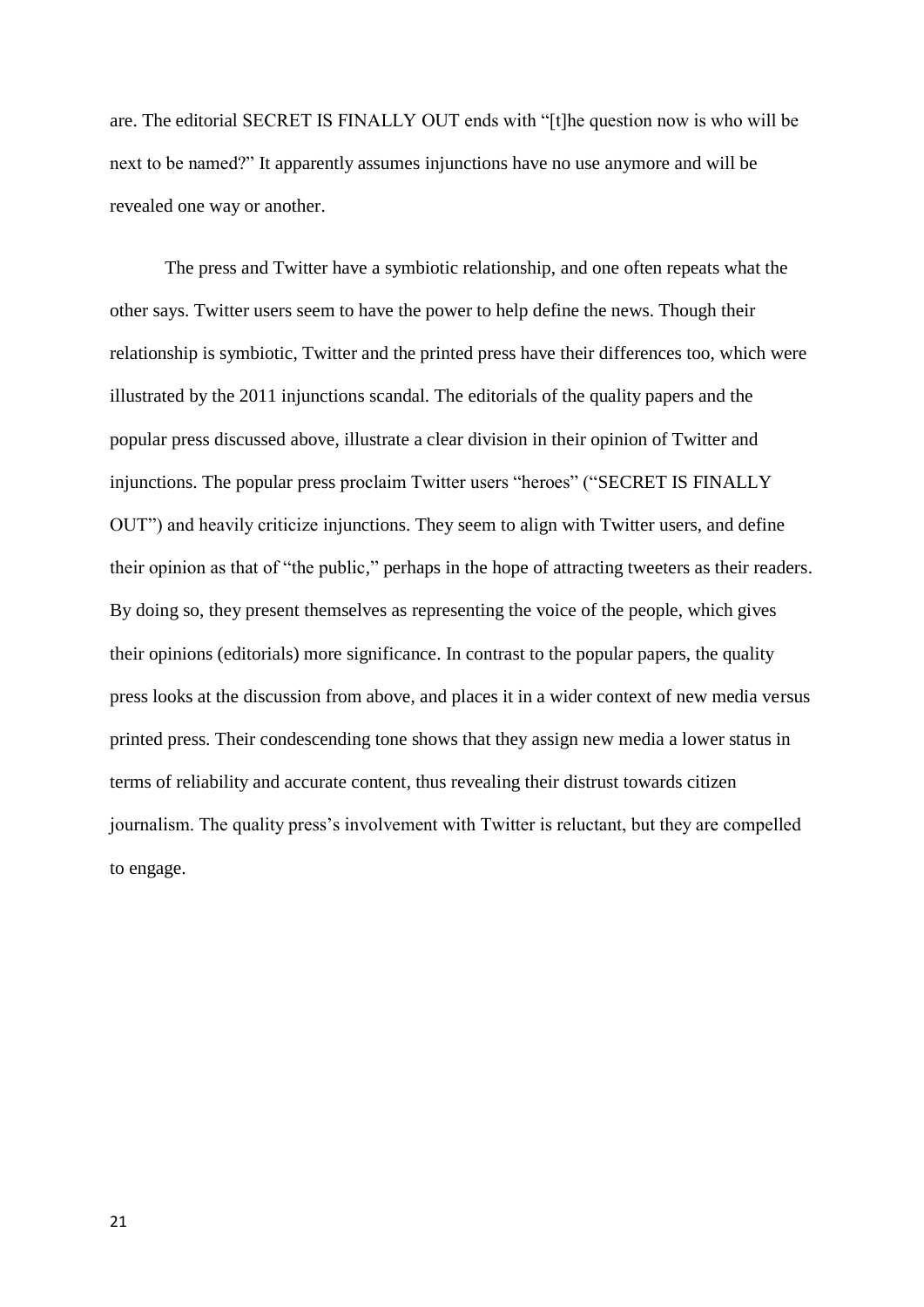### **Works Cited**

<span id="page-22-0"></span>"About Twitter." Twitter. Web. 29 June 2011.

"About Verified Accounts." Twitter. Web. 3 June 2011.

―Ghost.‖ Def. 6, *Urban Dictionary*. 6 October 2010. Web. 27 June 2011.

"How To Use Twitter Lists". Twitter Help Center. 2011. Web. 29 June 2011.

"Jobs at Twitter". Web. 3 June 2011.

―LiveJournalInc.‖ *LiveJournal Inc*, 2009. Web. 23 June 2011

―Leading article: Judges and media still move to different beats.‖ *The Independent*. Independent.co.uk, 21 May 2011. Web. 24 May 2011.

―Leading article: We need to find our way to a new balance of liberties.‖ *The Independent*. Independent.co.uk, 11 May 2011. Web. 15 May 2011.

―Master of the Rolls‖ *Judiciary of England and Wales: Judges, Tribunals and Magistrates 2011*. Judiciary Office. Web. 26 June 2011.

―Press Conference held by The Lord Chief Justice of England and Wales (Lord Judge) and The Master of The Rolls (Lord Neuberger) on Friday 20 May 2011 at The Royal Courts of Justice The Strand London WC2A 2LL" *Wordwave International Ltd.*. Judicial Office, 20 May 2011. Web. 23 May 2011.

―Privacy: the high politics of low gossip‖. *Latest News, Comment and Reviews from The Guardian | Guardian.co.uk*. Guardian.co.uk, 24 May 2011. Web. 24 May 2011.

―Report of the Committee on Super-Injunctions: Super-Injunctions, Anonymised Injunctions and Open Justice." Master of the Rolls, 20 May 2011. Web. 23 May 2011.

―Still.‖ *Urban Dictionary*. 26 March 2003. Web. 27 June 2011.

―Sun Says: Freedom wins.‖ *The Sun*. News Groups Newspapers Ltd., 24 May 2011. Web. 24 May 2011.

―Sun Says: Writ twits.‖ *The Sun*. News Groups Newspapers Ltd., 10 May 2011. Web. 15 May 2011.

―Terms of Service.‖ Twitter. June 1 2011. Web. 3 June 2011.

―*The Daily Star* says: SECRET IS FINALLY OUT‖. *The Daily Star.* Northern and Shell Media Publications, 24 May 2011. Web. 24 May 2011.

Adrienne. Twitter. @Eidorien. 14 June 2011. Web. 15 June 2011.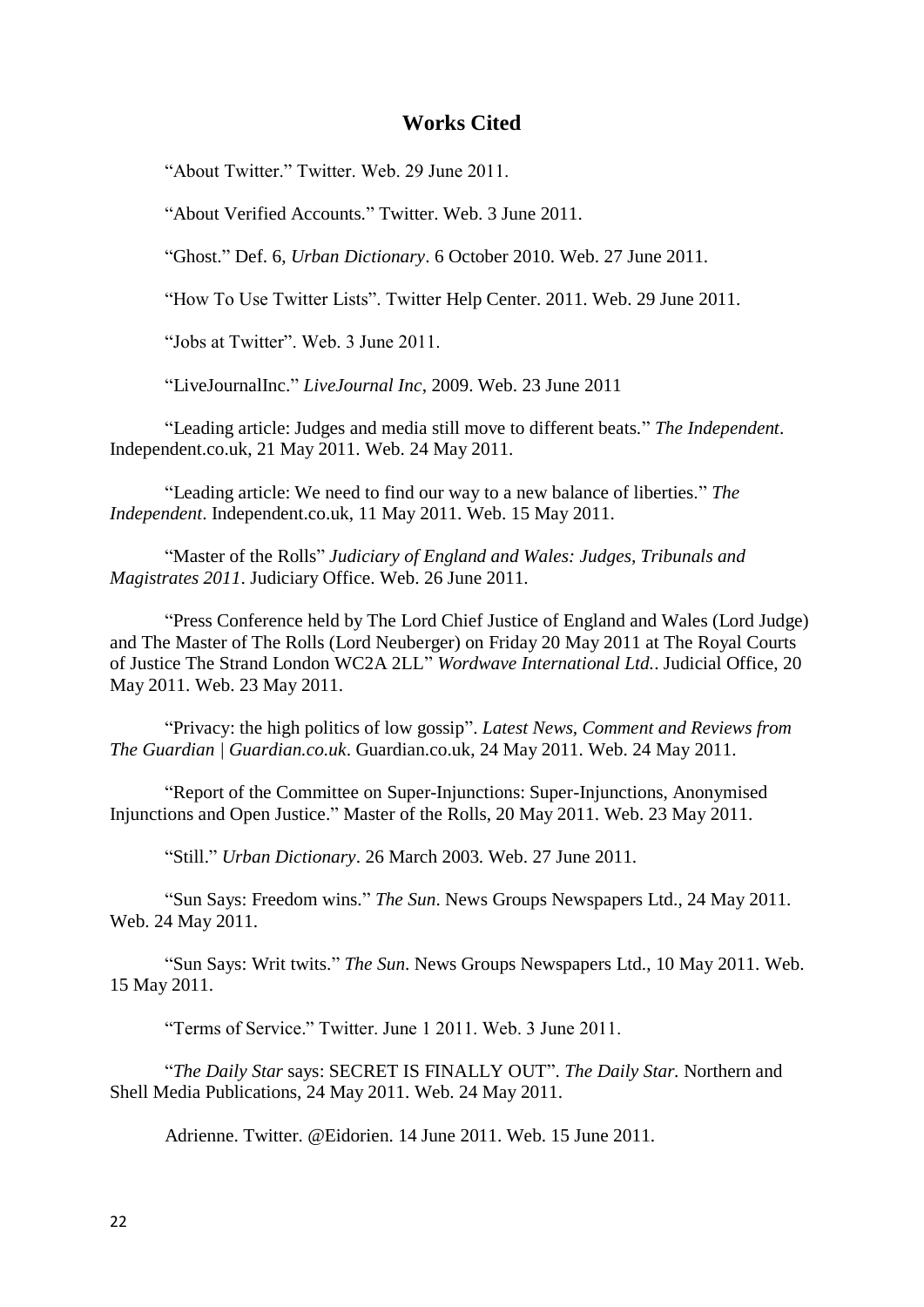BBC News. "Bin Laden and The IT Crowd: Anatomy of a Twitter Hoax." BBC -*Homepage*. BBC, 15 May 2011. Web. 14 June 2011.

Blanken, Henk, and Mark Deuze. *PopUp: De Botsing Tussen Oude En Nieuwe Media*. Amsterdam/Antwerpen: Atlas, 2007. Print.

Bloomsberg Businessweek. "Twitter, Inc.: CEO & Executives - BusinessWeek." *Investing & Stock Research by Company and Industry - BusinessWeek*. ©2011 Bloomberg L.P. Web. 14 June 2011.

Booth, Robert. "Trafigura: A Few Tweets and Freedom of Speech Is Restored." *Latest News, Comment and Reviews from The Guardian | Guardian.co.uk*. Guardian News and Media Limited 2011, 13 Oct. 2009. Web. 31 May 2011.

Bowcott, Owen, and Ben Quinn. "Twitter User Reveals Alleged Details of Secret Injunctions‖ *Latest News, Comment and Reviews from The Guardian | Guardian.co.uk*. Guardian.co.uk, 9 May 2011. Web. 13 May 2011.

Breukers, Chrétien, and Merel Roze. *Schrijfwijzer Voor Het Web Tactieken En Technieken Voor Creatieve Schrijvers Op Internet*. Antwerpen: Augustus, 2010. Print.

Burrell, Ian. "A Legal Crisis in 140 Characters." *The Independent*. Incependent.co.uk, 10 May 2011. Web. 31 May 2011.

Captain, Ciaran. Twitter. @ciarancaptain. 5 June 2011. Web. 5 June 2011.

Carmichael, Matt. "The Demographics of Facebook, LinkedIn, MySpace and Twitter, Ad Age Looks at the Users of the Major Social Sites.‖ *Advertising Agency & Marketing Industry News - Advertising Age*. Crain Communications, 16 May 2011. Web. 16 June 2011.

Chiang, Oliver. "Twitter Hits Nearly 200M Accounts, 110M Tweets Per Day, Focuses On Global Expansion." *Forbes*. Forbes.com, 19 Jan. 2011. Web. 26 June 2011.

Clarkson, Jeremy and Jemima Khan. "We didn't have an affair – and that's all you need to be told". *The Sunday Times*. Times Newspapers LTD 2011. 15 May 2011. Web. 21 May 2011.

ClaussenPickles. Twitter @ClaussenPickles. 23 June 2011. Web. 23 June 2011.

Conboy, Martin. *Tabloid Britain: Constructing a Community through Language.* London: Routledge, 2006. Print.

Divorce Advocate. Twitter. @divorceadvocate. 5 June 2011. Web. 5 June 2011.

Dominic. Twitter. @Dom\_Mino. 5 June 2011. Web. 5 June 2011.

Doom Man. Twitter. @DoomMan. 5 June 2011. Web. 5 June 2011.

Gillmor, Dan. *We the Media: Grassroots Journalism by the People, for the People*. Sebastopol: O'Reilly Media, 2006. Print.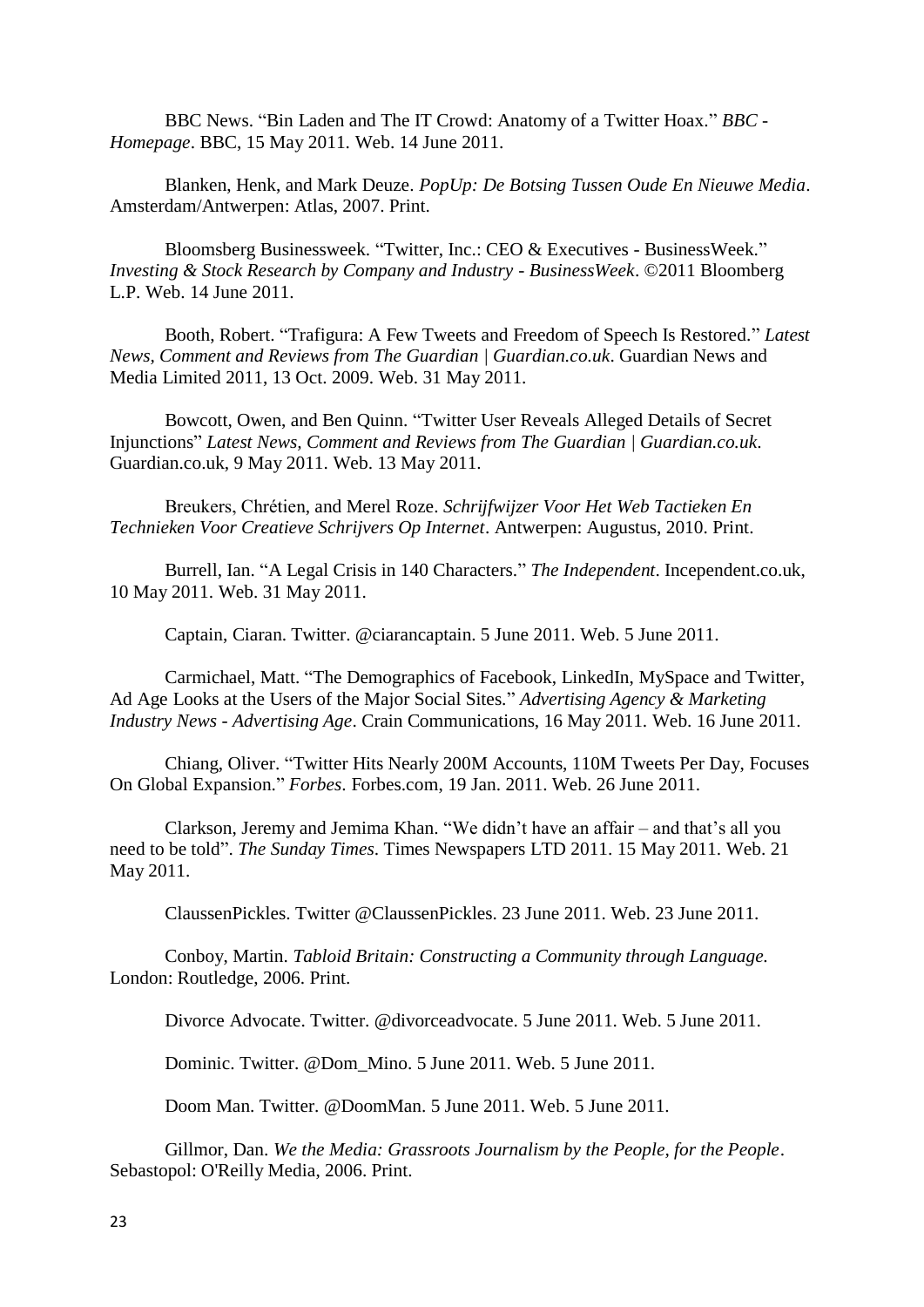Great Britain. Parliament. House of Commons. *Press Standards, Privacy and Libel: Second Report of Session 2009-10.* By Culture, Media and Sports Committee. London: Stationery Office, 2010. Print.

Halliday, Josh. "Twitter Faces Legal Action by Footballer over Privacy". *Latest News*, *Comment and Reviews from The Guardian | Guardian.co.uk*. Guardian News and Media Limited 2011, 20 May 2011. Web. 31 May 2011.

Jacobson, Daphne. *Twitter. Social Network as Medium for Journalism.* (*Sociaal Netwerk Als Journalistiek Medium*) Thesis. Erasmus University Rotterdam, 2009. Print.

Jarvis, Katie. Twitter. @katiejarvis . 5 June 2011. Web. 5 June 2011.

Java, Akshay, Xiaodan Song, Tim Finin, and Belle Tseng. "Why We Twitter: Understanding Microblogging Usage and Communities.‖ *Procedings of the Joint 9th WEBKDD and 1st SNA-KDD Workshop 2007* (2007). Print.

Khan, Jemima. Twitter. 9 May 2011. Web. 20 May 2011.

Marsden, Sam. "Gagging Orders Allegedly Revealed on Twitter." The Independent / *News | UK and Worldwide News | Newspaper*. Independent.co.uk, 9 May 2011. Web. 31 May 2011.

McCune, Rodney. Twitter. @rodneymccune. 5 June 2011. Web. 5 June 2011.

Miller, Patrick, and Alex Wawro. "Japan Earthquake and Tsunami: Stay Informed and Find Your Friends | PCWorld." Reviews and News on Tech Products, Software and *Downloads | PCWorld*. PCWorld Communications.Inc. 11 Mar. 2011. Web. 26 June 2011

Milmo, Cahal, Oliver Wright and Nigel Morris. "The untold story of gagging orders." *The Independent | News | UK and Worldwide News | Newspaper*. *The Independent*.co.uk, 25 May 2011. Web. 25 May 2011.

Obiston, Kyle John. Twitter. @SoberSoCo. 5 June 2011. Web. 5 June 2011.

O'Reilly, Tim, and Sarah Milstein. *The Twitter Book*. Sebastopol: O'Reilly Media, 2009. Print.

PA. "Judge Imposes Twitter Ban." *The Independent*. Independent.co.uk, 13 May 2011. Web. 31 May 2011.

PA. "Peer Attacks Sir Fred Goodwin's Legal Gag - UK Politics, UK - The *Independent*.‖ *The Independent*. Independent.co.uk, 19 May 2011. Web. 31 May 2011.

Parker, Nick. "Nitwit hits Twitter with writ." The Sun. News Groups Newspapers Ltd., 21 May 2011. Web. 27 June 2011.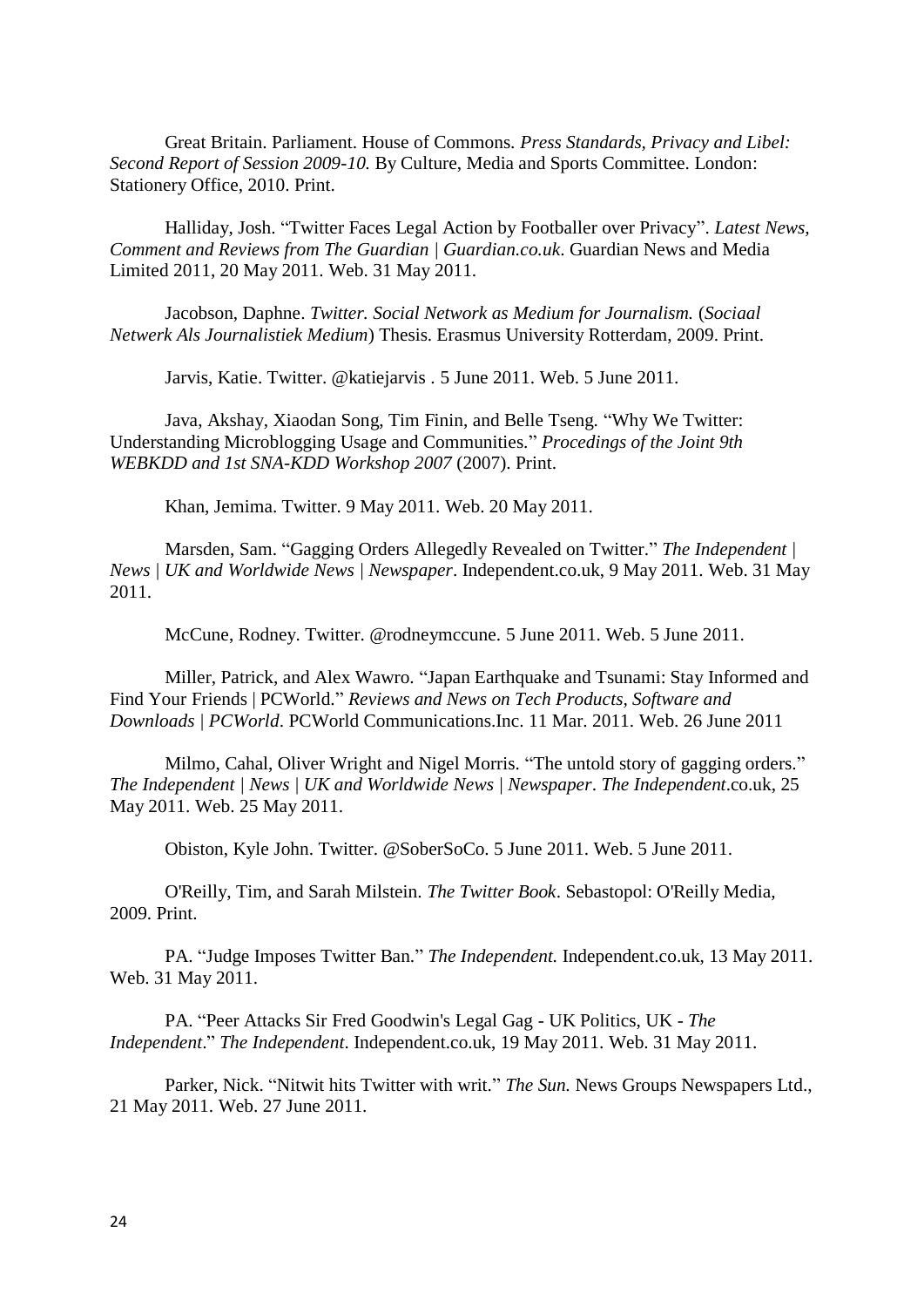Reese, Stephanie. "Ouick Stat: Twitter Expected to Hit \$150 Million in Ad Revenues This Year – The EMarketer Blog." Market Research & Statistics: Internet Marketing, *Advertising & Demographics - EMarketer*. EMarketer Inc., 24 May 2011. Web. 14 June 2011.

Relaxnews. "Super-injunction scandal boosts UK Twitter hits by 14 percent". *The Independent*. Independent.co.uk, 12 May 2011. Web. 27 June 2011.

Reuters. "Twitter Chases First Revenue with Ad Service - News, Gadgets & Tech -*The Independent*.‖ *The Independent | News | UK and Worldwide News | Newspaper*. Independent.co.uk, 14 Apr. 2010. Web. 14 June 2011

Ruth. Twitter. @RuthABM. 5 June 2011. Web. 5 June 2011.

Shirky, Clay. *Cognitive Surplus: Creativity and Generosity in a Connected Age*. New York: Penguin, 2010. Print.

SkyNews. ―Giggs Named In Commons As Footballer Identified On Twitter In Context Of Injunctions.‖ *YouTube – Broadcast Yourself*. 23 May 2011. Web. 23 May 2011.

Smith, Lewis, and Jonathan Brown. "A Legal Manouevre That Backfired Spectacularly - Home News, UK - *The Independent*." *The Independent*. Independent.co.uk, 23 May 2011. Web. 31 May 2011.

*The Independent*. Twitter. @TheIndyNews. 23 June 2011. Web. 23 June 2011.

Tinneny, Helga. Twitter. @Helga\_annT. 5 June 2011. Web. 5 June 2011.

Tombarton. "YouTube - John Hemming MP Sticks One to Fred Goodwin (and Superinjunctions)." *YouTube - Broadcast Yourself.* 10 Mar. 2011. Web. 31 May 2011.

Tru\_Limitz. Twitter. @Tru\_Limitz. 5 June 2011. Web. 5 June 2011.

Wells, Tom. "Frenzy on Web 'names' Cheats | *The Sun* | News." *The Sun | The Best for News, Sport, Showbiz, Celebrities | The Sun| The Sun*. News Group Newspapers Ltd., 10 May 2011. Web. 31 May 2011.

Wright, Oliver, Jonathan Brown, and Tom Peck. "30,000 Twitter Users Could Face Legal Action over Gag Breaches - Online, Media - *The Independent*.‖ *The Independent*. Independent.co.uk, 23 May 2011. Web. 24 May 2011.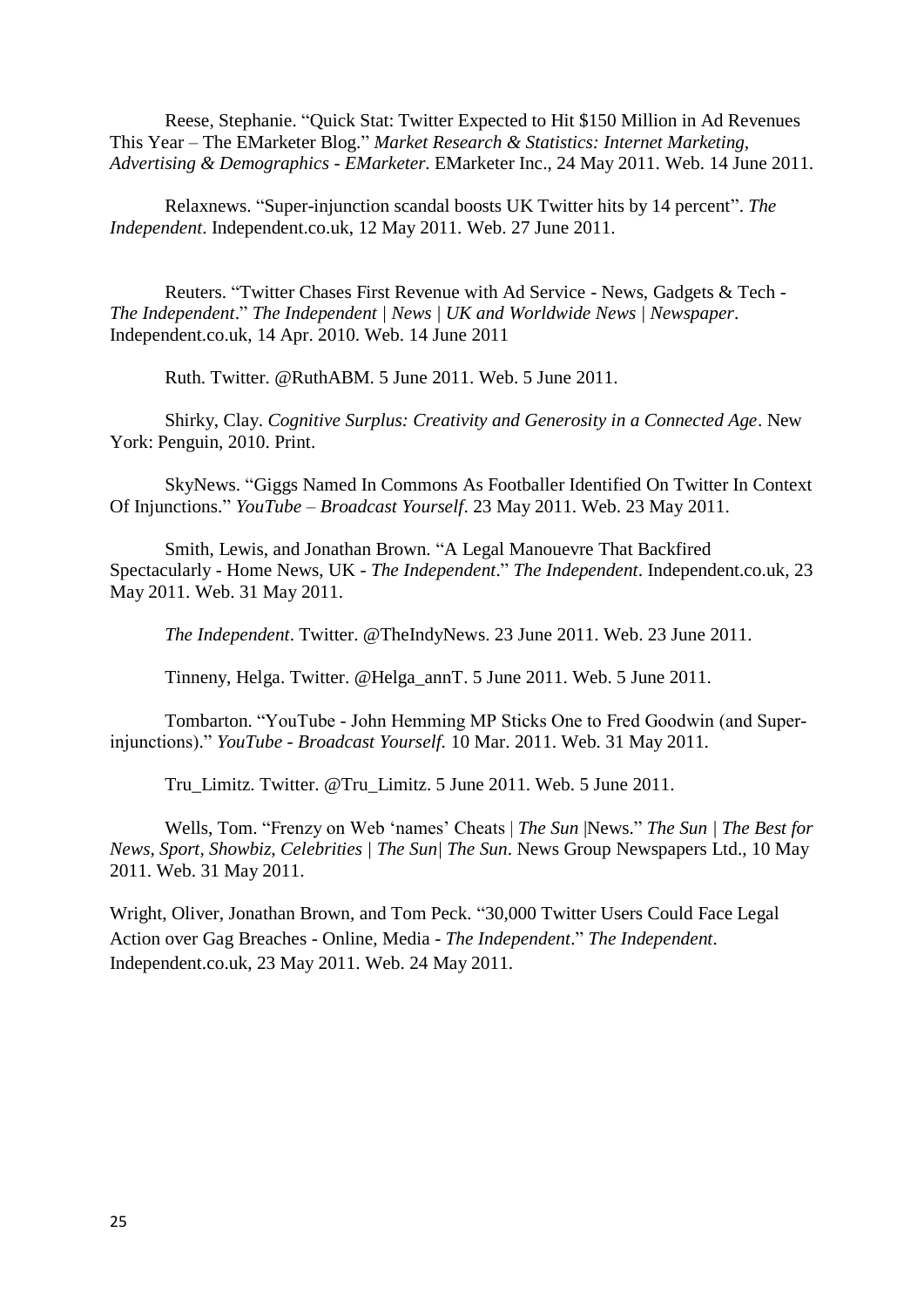### **Attachments**

- <span id="page-26-0"></span>1. *The Independent:* Leading Article: Judges and media still move to different beats
- 2. *The Guardian:* Privacy: the high politics of low gossip
- 3. *The Sun:* The Sun says: Freedom Wins
- 4. *The Daily Star:* The Daily Star says: SECRET IS FINALLY OUT
- 5. *The Sunday Times:* We didn't have an affair and that's all you need to be told
- 6. Billy Jones @InjunctionSuper (screenprint, 17 May).
- 7. *The Sun*: image of @InjunctionSuper account (screenrpint, 17 May).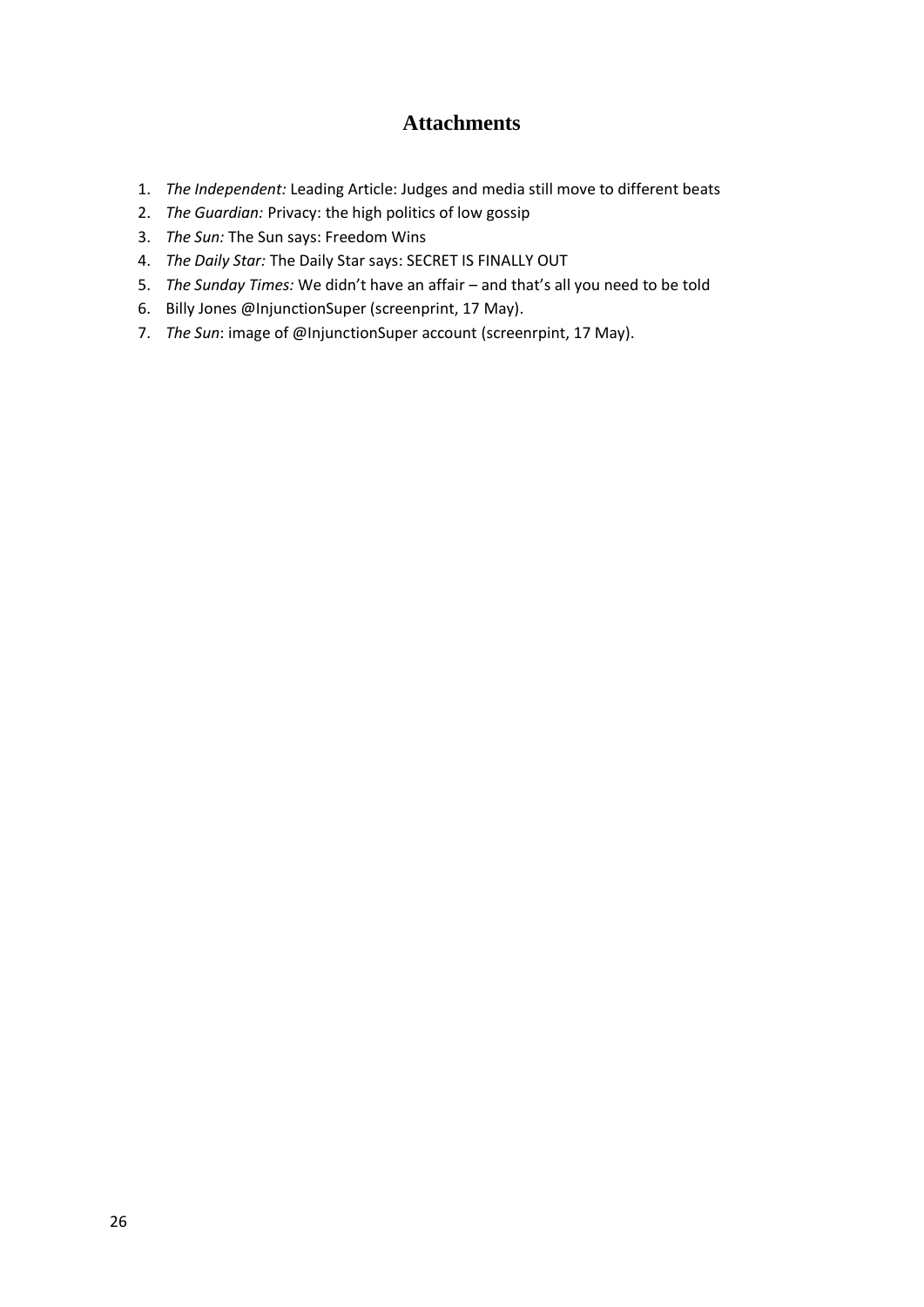# The Independent

# **Leading article: Judges and media still move to different beats**

### *Saturday, 21 May 2011*

It was pure coincidence that the committee of senior judges set up a year ago to consider the use of super-injunctions should have delivered its report amid a new hue and cry about the practice. But the timing could not have been more opportune.

Only the day before, a question in the House of Lords had led to the partial lifting of a superinjunction granted to Sir Fred Goodwin, former chief executive of the Royal Bank of Scotland, and the disclosure that he had sought to conceal an alleged affair.

How successfully the judges grappled with the issues in hand, however, is another matter. Certainly, there was a welcome acknowledgement that courts had dispensed injunctions too liberally in recent years – and that included super-injunctions, whose very existence must remain secret. Equally welcome was the frequent reaffirmation of the principles of open justice and free speech. The judges found there had been "justifiable concern" that a form of "permanent secret justice" had begun to develop.

Beyond that, however, the tenor of the report was that the tide had turned, mistakes had already been corrected, and practice had already changed. Super-injunctions, it stated, "can only be granted when they are strictly necessary; they cannot be granted so as to become in practice permanent". The judges suggested the turning-point had been the successful challenge to the super-injunction taken out by the fiootballer John Terry in an effort to conceal allegations of an affair with a team-mate's girlfriend. They revealed that since then, January 2010, only two super-injunctions had been granted, neither of which was still in force. They said there were now many fewer applications or such injunctions.

The judges' overall message seemed to be that the public and the media had no need to worry further; freedom of speech was amply protected, and any judicial excesses on the superinjunction front had been rooted out. The single change they proposed was to give media organisations advance notice of applications for injunctions as a matter of course, so that they could contest them – but not necessarily report them. And they added, in a worryingly elastic caveat, that a judge could also decide not to alert the media in exceptional circumstances. So even if the recommendation were to be accepted, its usefulness would hardly be guaranteed.

An air of complacency implied that the matter was dealt with. Yet at least two big issues remain unresolved. The first – whether personal privacy is over- or under-protected – the judges batted back to Parliament, saying it was up to MPs to decide whether to legislate further, which is fair enough. But on the other – the impact of the internet and social media – the judges seemed supremely high-minded or blissfully out of touch.

Their solution, which only emerged from the presentation, was a combination of handwringing about the new media being out of control, calls for a crackdown equivalent to that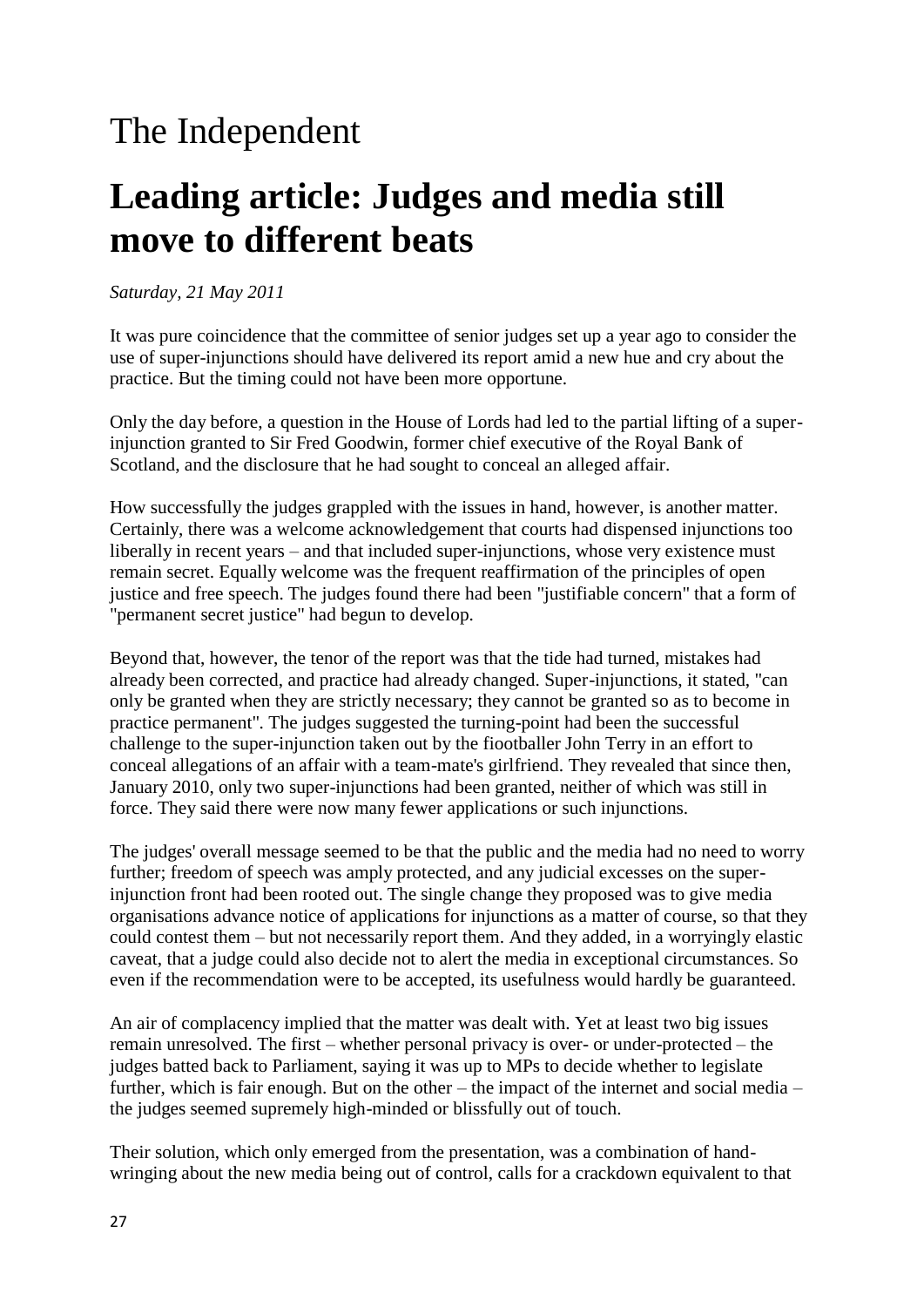against internet pornography, and the assumption – flattering to the press, but probably out of date – that the impact of newspaper front-pages far outweighs that of disclosures on Twitter. Thus did they ignore the glaring disparity between the penalties applied to the old media and impunity for the new, and a dilemma which is not going away.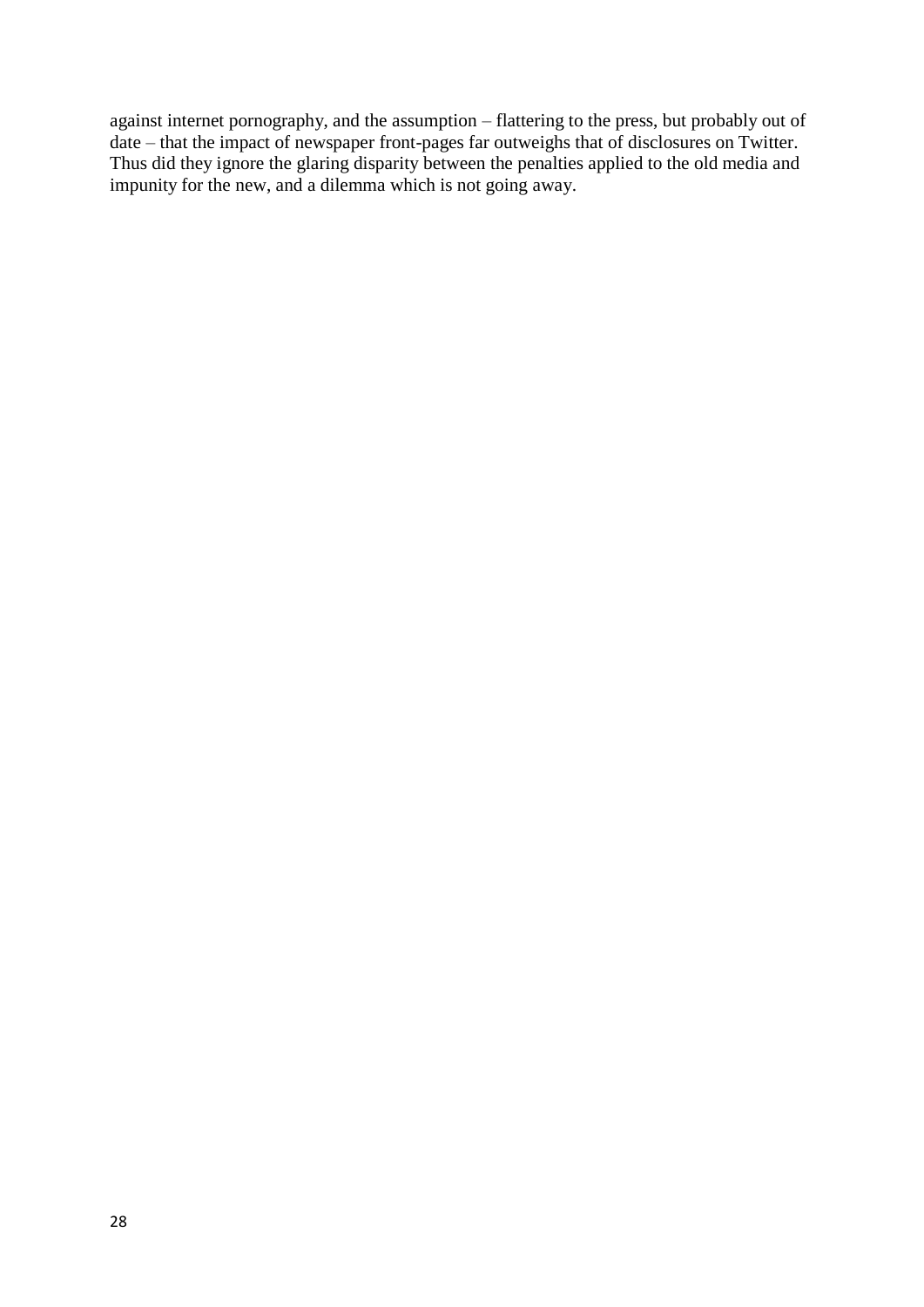# Privacy: the high politics of low gossip

Who could have predicted a constitutional crisis between parliament and courts provoked by a footballer

Editorial [The Guardian,](http://www.guardian.co.uk/theguardian) Tuesday 24 May 2011

Who, even a week ago, could have predicted a constitutional crisis between parliament and courts provoked by a footballer who played away? Within an hour of a judge refusing to lift an injunction barring the naming of the sportsman at the heart of an anonymous privacy injunction, a Liberal Democrat backbencher, [John Hemming, stood up in the Commons](http://www.guardian.co.uk/politics/2011/may/23/ryan-giggs-named-footballer-injunction-row)  [chamber yesterday and named Manchester United's Ryan Giggs](http://www.guardian.co.uk/politics/2011/may/23/ryan-giggs-named-footballer-injunction-row) as the mystery claimant. Then, last night, the high court refused to overturn the now undermined injunction.

The case is, on the face of it, not a terribly attractive one for arguing either the cause of freedom of speech or for the supremacy of parliament. According to the original [judgment,](http://www.bailii.org/cgi-bin/markup.cgi?doc=/ew/cases/EWHC/QB/2011/1232.html&query=eady&method=boolean)  the matter involved a strong suggestion of blackmail by the former Big Brother star, Imogen Thomas, who had been trying to persuade Giggs to pay her to keep quiet about a relationship the two were alleged to have had. Ms Thomas had engaged the publicist Max Clifford to sell her story. In March Ms Thomas arranged a meeting in a hotel – very likely a "setup" so that photos could be taken – and demanded £50,000. When Giggs agreed to pay some cash, the silence money doubled to £100,000. This is hardly the stuff of Wilkes, Paine or Cobbett.

Some will disagree with the judge's decision to grant Giggs an injunction, but Mr Justice Eady's ruling can hardly be viewed as completely irrational. He was doing what parliament had asked the courts to do when it passed the Human Rights Act: to weigh up privacy and freedom of expression as embodied in articles 8 and 10 of the HRA. As required by section 12 of the act (at the urging of the press itself), judges must pay special regard to the media's own codes of conduct. The Press Complaints Commission's code guarantees exactly the same rights to privacy as the European convention and the HRA, unless there is a clear public interest in intrusion. The "public interest" includes the exposure of crime or misdemeanours. It's not obvious that an errant footballer clears that hurdle. So Mr Hemming's decision to pitch parliamentary privilege against the courts over this of all cases looks plain frivolous.

His justification was that a large number of users on Twitter had taken it upon themselves to "out" Giggs after his legal team was ill-advised enough to threaten to gag Twitter itself. This led to the apparently absurd situation whereby the press was "unfairly" unable to report something that had been widely published on the web. But this, with the growth of social media and the ability of anyone to publish on to the web, is bound to become more commonplace. People will take it on themselves to flout perfectly reasonable contempt rules (who in their right mind would want to prejudice the upcoming trial of Stephen Lawrence's alleged murderers?). Others have very strong views on the strict rules about reporting the family courts. What if some people on Twitter decided to name rape victims, or publish the current identity and whereabouts of Mary Bell, the child killer was who has, since 2003, been protected by a court order? There must be some agreed idea of the public interest – such as exists in the PCC code. The mere fact of publication on Twitter can't be an excuse for releasing the press from the internet's "unfair" advantage. Indeed, the press generally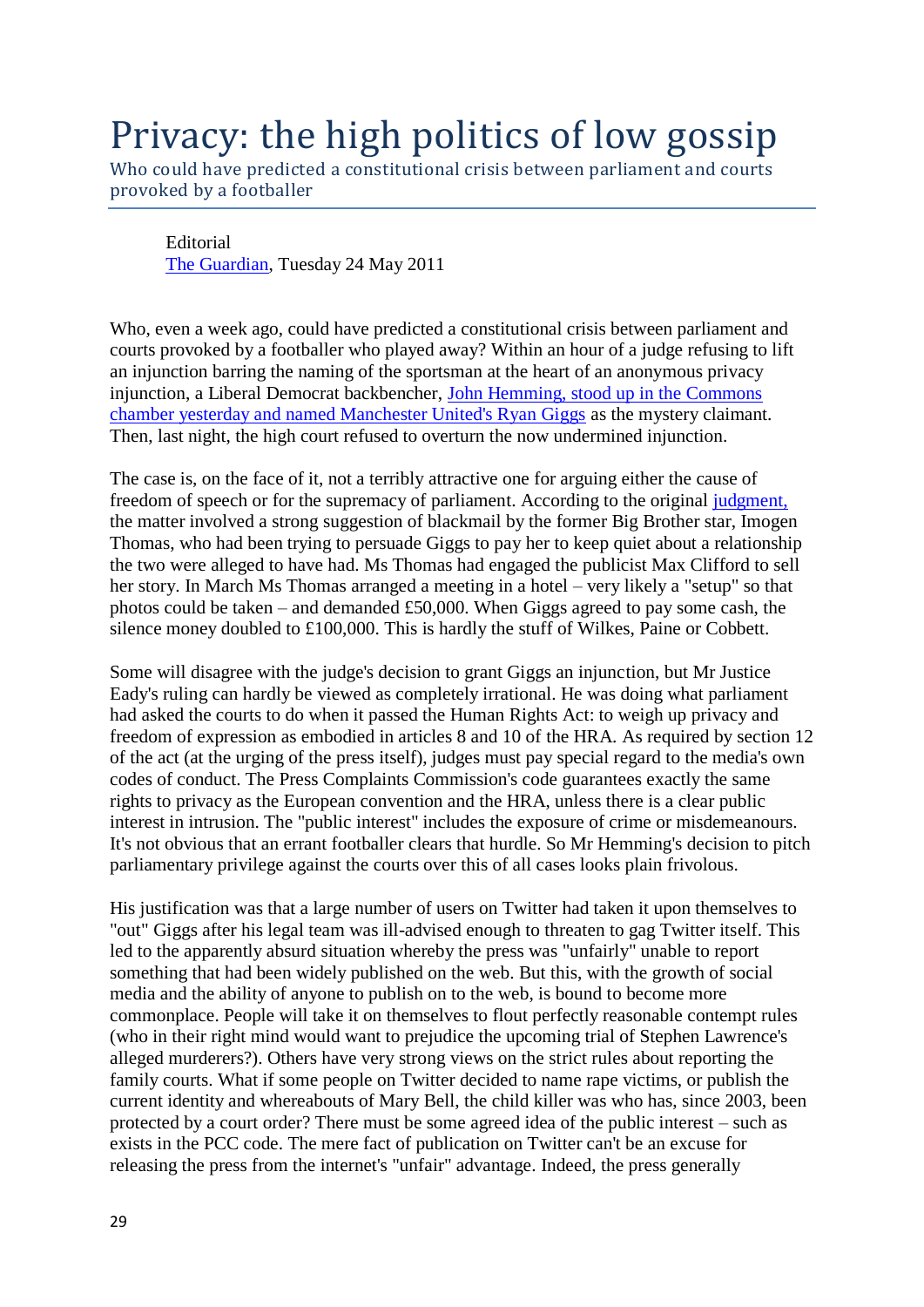celebrates the code of practice that lies at the heart of self-regulation. That, it argues, is what raises it above the law of the jungle that supposedly exists on the web. To argue that the press must now be free to publish anything on Twitter places self-regulation itself in some peril.

The attorney general, Dominic Grieve, brought a measure of calm good sense to the affair by announcing a joint committee to investigate all the issues raised by privacy injunctions. A period in the long grass may be a good idea to allow some sense of perspective to return to the debate.

guardian.co.uk © Guardian News and Media Limited 2011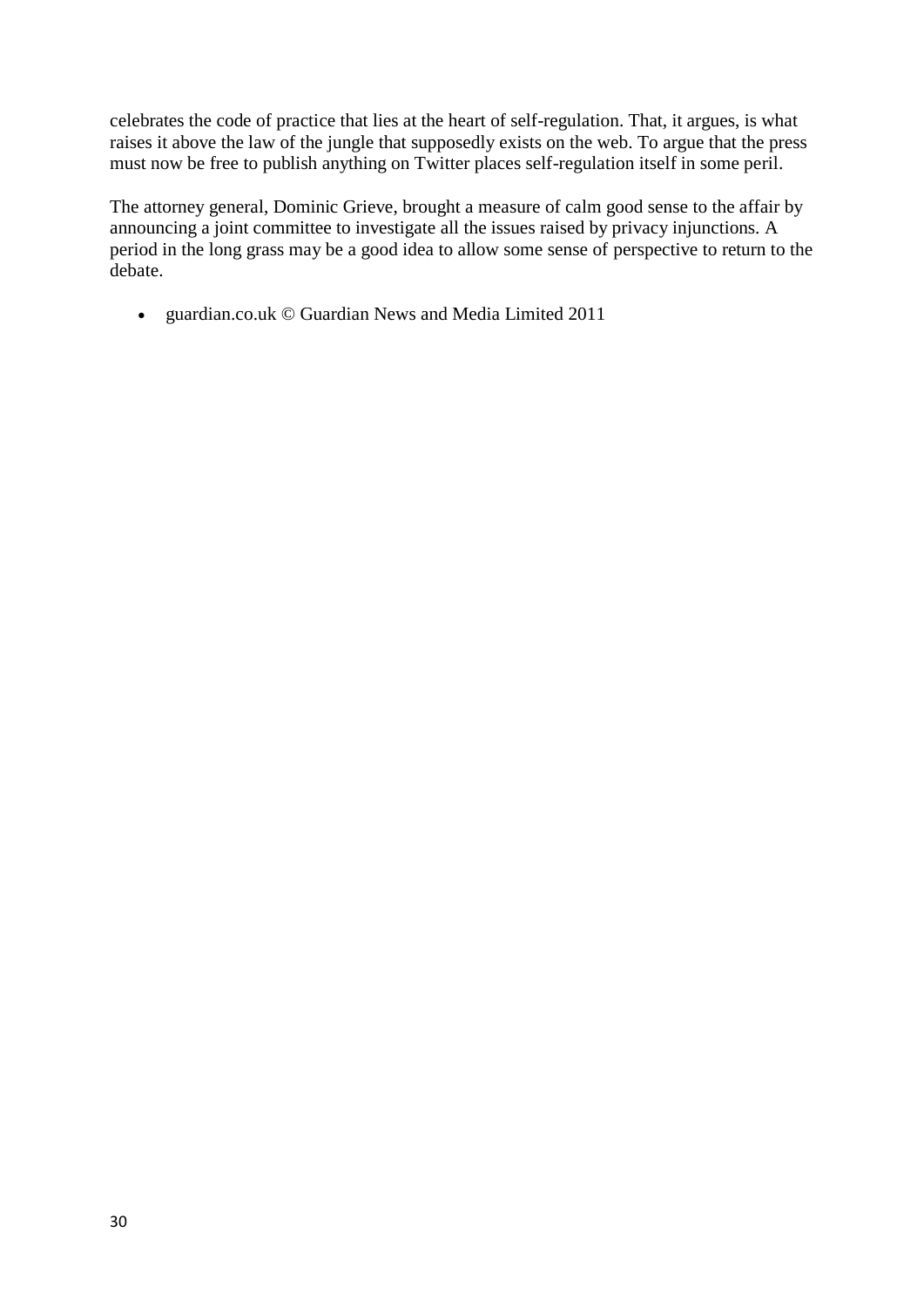

**Sun Says**

### **Freedom wins**

RYAN Giggs. Two small words, one massive muddle.

The Sun can today reveal the Manchester United star as the Premiership footballer at the centre of the Twitter storm.

We can do this because MP John Hemming named Giggs in the House of Commons, and the media are allowed by law to report everything said there.

The Giggs shambles proves that court injunctions, as a weapon of protection for the rich and powerful, are useless in the age of Twitter and Facebook.

MPs, alarmed by the growing threat from the courts to free speech, are also showing themselves willing to name names.

And the Prime Minister yesterday showed welcome support for the Press, declaring it was "unsustainable" for papers to be unable to print something everyone was talking about.

All this is good news for the public. Injunctions are sinister, allowing the wealthy to buy silence about their misdeeds.

It was appalling that the public were kept in the dark for so long about Sir Fred Goodwin, the disgraced Royal Bank of Scotland boss whose follies continue to cost taxpayers billions.

The naming of Giggs has changed the legal landscape.

Our judges look out of touch and on the wrong side of public opinion.

The footballer himself is a laughing stock after paying a fortune in legal fees (and after the advice he has received he should demand his money back).

#### **Anyone thinking of taking out a gagging order now knows what to expect.**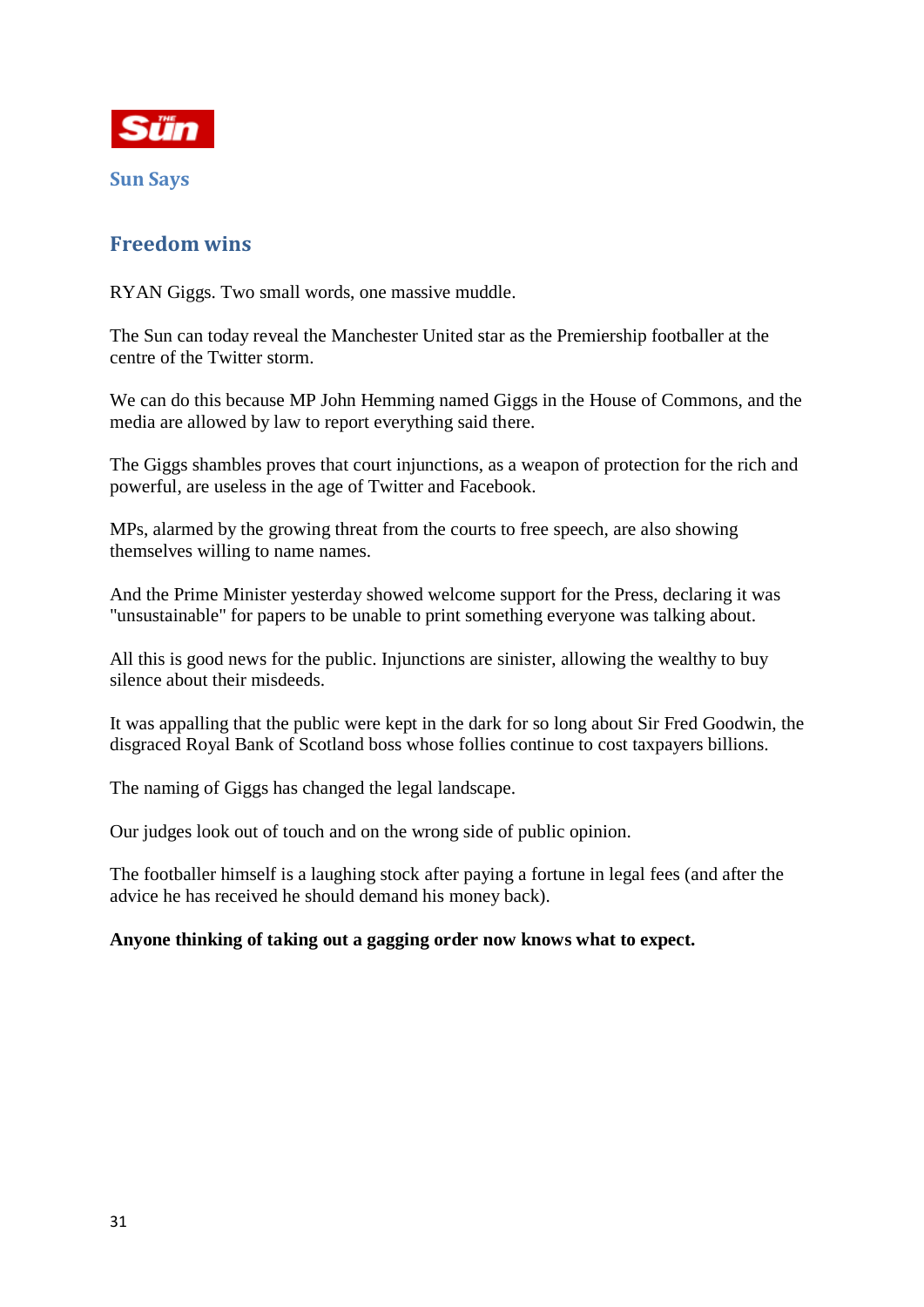### **The Daily Star says**

### **SECRET IS FINALLY OUT**

**Let** People power has shone through and Twitter users have ended up as heroes for freedom of speech. **JJ** 

24th May 2011

FINALLY the farce is over and the worst secret in Britain is out.

After threatening to sue Twitter for naming him, Ryan Giggs was finally unmasked by MP John Hemming in the House of Commons.

It brings an end to a saga that was an embarrassment for the British legal system, not to mention Giggs himself.

Even David Cameron admitted the system was "unfair" before Mr Hemming finally publicly said what everyone already knew.

Some critics in the legal world are criticising the Lib Dem for abusing his Parliamentary privilege.

But he would never have been in that position if judges had done the right thing and lifted the injunction earlier.

People power has shone through and Twitter users have ended up as heroes for freedom of speech.

The question now is who will be next to be named?

Rest assured there will be many other footballers who don't sleep too well tonight.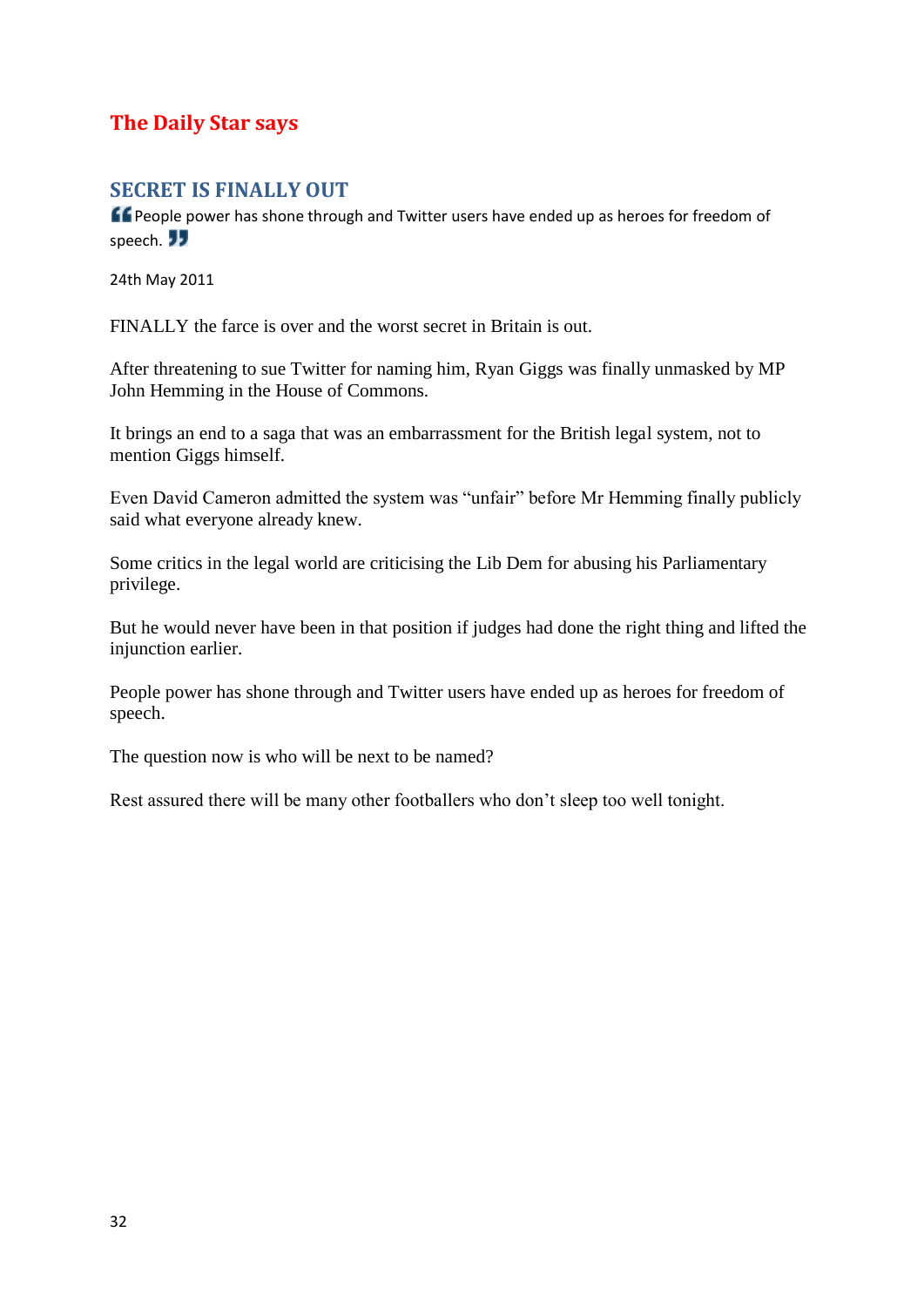# **NEWS**

**We didn't have an affair – and that's all you need to be told**

**Two of the people who have been at the centre of a super-injunction storm talk of privacy and guarding it in the age of social media**

Jeremy Clarkson and Jemima Khan Published: 15 May 2011



*The press should not be free to screw up the lives of my children. That's why I'm pro-injunction*

It had been a fairly normal day. Woke up, rowed with the kids, spoke to my mother about yet another operation she needs, made breakfast for a 10-year-old Japanese girl who's come to stay. In the afternoon I faced up to the fact that Top Gear is being sued for libel and malicious falsehood, dealt with the fallout from recent tabloid allegations that I'd fed a pretty blonde some lettuce and at around midnight settled down to write some newspaper columns. Then my phone exploded.

Someone on Twitter had claimed that Jemima Khan had taken out a super-injunction to prevent intimate photographs of us being published. Jeremy and Jemima? Presumably the claimant has some kind of Chitty Chitty Bang Bang fixation.

Now if you are going to be romantically linked with anyone, then I'd rather it was Jemima Khan than, say, Huw Edwards. But, even though I hate doing this, I'm duty-bound to say that the claim is incorrect. Although I know Jemima quite well — my wife and I had been round for dinner with her the night before — we have never been alone together. There are no intimate photographs. The end.

Naturally, Jemima was very upset. Rather too upset, I thought. She tweeted to say she was "in a bloody nightmare". She found the very notion of being intimate with me "upsetting". After a while I began to think, "All right, love. Steady on." I know I'm a bit fat and my hair's pubic and I have teeth the colour of plywood. But there's no need to tell the world you're feeling sick at the mere thought of being intimate with me.

At work, it got worse. My producer said the idea was comical. At this stage I began to get quite upset. If we look at Jemima's previous loves — Imran Khan and Hugh Grant — I fit right in there.

Slap bang between the two. In my mind.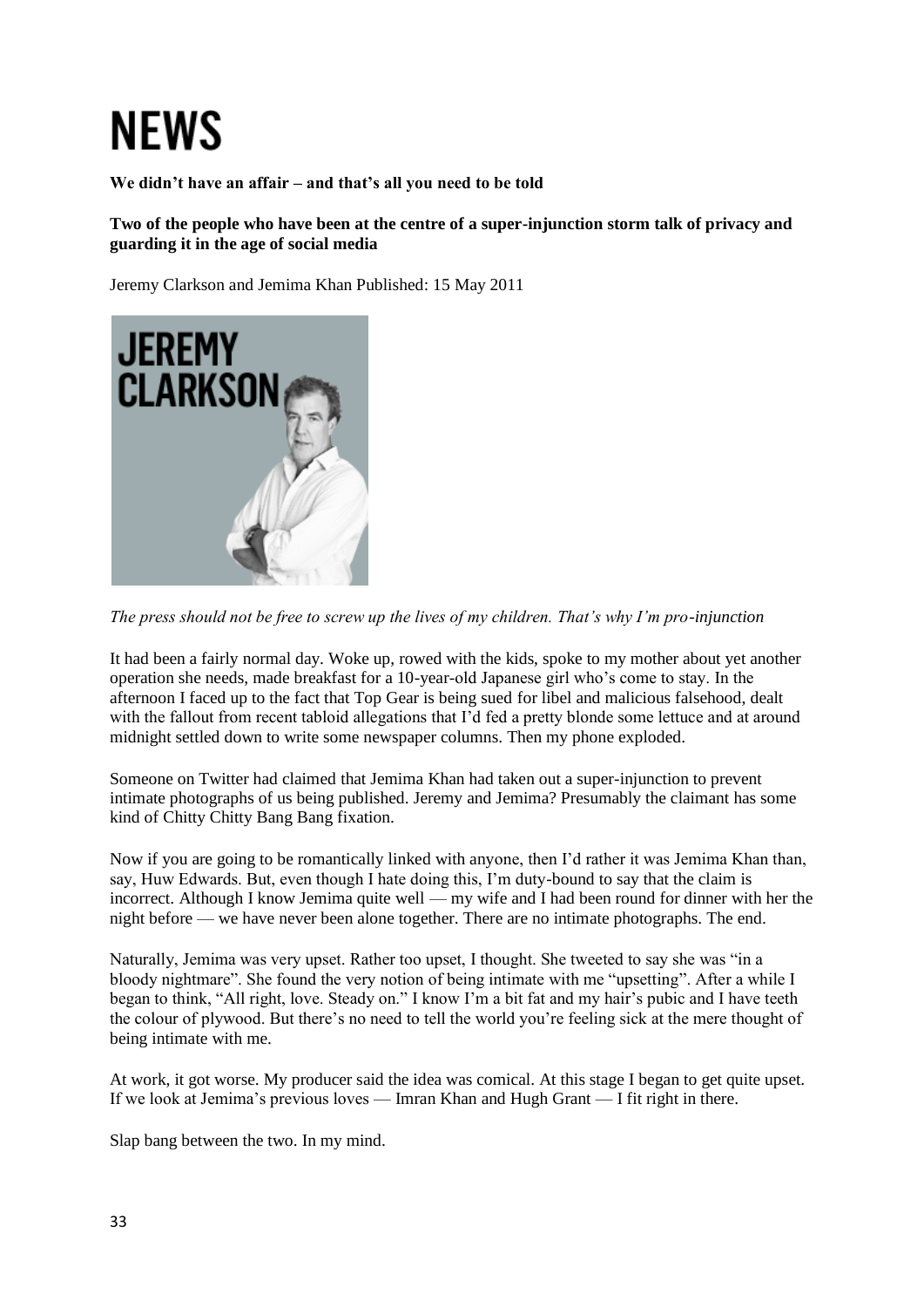And in the mind of The Daily Telegraph, too, because the next day it ran big pictures of us on its front page, saying that we hadn't had a fling. Which is the same as saying, "They bloody have, you know."

The Daily Star went further. "Top Gear Jezza in sex pics fury," screamed the front-page headline. It then said in tiny letters that the allegations were "false" and, in an editorial on page  $6$ , that "it's all rubbish"

You don't see an editorial, though, when you're walking past a newsagent. My kids simply saw a story saying that I was caught up in a sex picture tangle. As their friends saw it too, they had a bad day.

If we look at Jemima's previous loves — Imran Khan and Hugh Grant — I fit right in there. Slap bang between the two So. Had I known about this story before midnight, would I have taken out an injunction to stop it appearing? To protect my children? Yes. In a heartbeat.

And that's a point everyone seems to be missing in the big debate about press freedom. Yes, we want a free press but we don't want a press that's free to wantonly screw up the lives of my children, or Jemima's, or yours.

I realise, of course, that injunctions, allied to Max Mosley's drive to make the papers reveal stories to victims in advance, will pretty much put the tabloid press out of business. They'd be reduced to printing pictures of a shark leaping out of the sea. Which is what the Mirror did on Tuesday.

Deciding which of these injunctions should be granted is tricky. What's personal and what's not? When does a private life stop and a public image begin?

According to Charlotte Harris, a media lawyer: "There has been a terrible mis-characterisation of the people involved." Apparently, 80% of injunctions go to the victims of blackmail, harassment and stalkers and those who suffer threats to their families. Only a tiny minority are given to footballers who have been in bed with a teenager.

So it's all very well saying that all injunctions should be overturned now, but if they were, it would be a charter for lunatics and blackmailers to do and say pretty well whatever took their fancy. Moira Stuart likes to smash up wheelchairs. The editor of The Daily Telegraph is at the centre of a paedophile ring. Just so long as the newspaper says the victim denies the allegations, it's all legal.

If newspapers were a bit more fair-minded, if people thought their side of the argument would be heard, instead of relegated to page 94, there would be no need for so many injunctions.

I am not a saint. And as I'm in the pay of the BBC — a publicly funded body — it might seem reasonable for newspapers to question some of my lifestyle choices. But they wouldn't question them. They'd demand that I be sacked. They'd say I'd sparked fury and work themselves into a frothing rage. That would alarm my family and that's why I try to keep my private life private. It's why I'm pro-injunction.

It is said only the rich and famous can afford a gagging order. But only the rich and famous ever need one. Others say that everything anyone at the BBC does should be published. What? Sophie Raworth's sexual fantasies? Pictures of Jeremy Paxman on the lavatory? Where do you draw the line?

I suppose we could start by drawing it just above the point where someone says on Twitter that Jeremy Clarkson and Jemima Khan have had an affair. And even though everyone knows it to be rubbish, it somehow becomes front-page news for two days.

[http://www.thesundaytimes.co.uk/sto/news/uk\\_news/Tech/article626485.ece#next](http://www.thesundaytimes.co.uk/sto/news/uk_news/Tech/article626485.ece#next)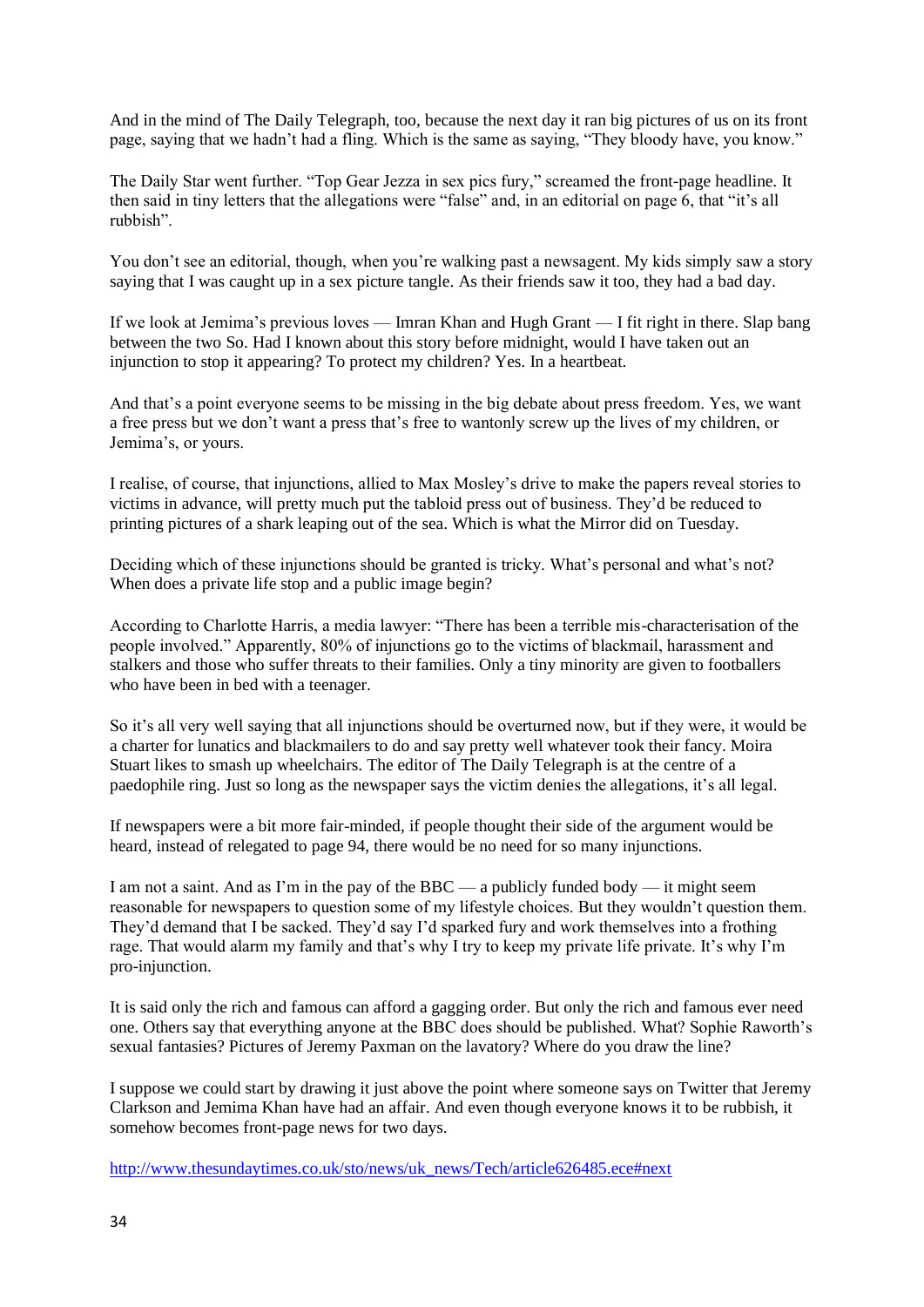Screenprint of the @InjunctionSuper account.

| <b>Lwitter</b>                         | Search                                                                                                                                                                   | Q         | Home                                               | Profile | Messages       | Who To Follow                                                                                                                      |  | M                                                                                                               | <mark>父</mark> nelskev ▼ | $\blacktriangle$ |
|----------------------------------------|--------------------------------------------------------------------------------------------------------------------------------------------------------------------------|-----------|----------------------------------------------------|---------|----------------|------------------------------------------------------------------------------------------------------------------------------------|--|-----------------------------------------------------------------------------------------------------------------|--------------------------|------------------|
| <b>Billy Jones</b><br>@InjunctionSuper |                                                                                                                                                                          |           |                                                    |         |                | About @InjunctionSuper<br>3<br>271<br>6<br>115,751<br>Tweets<br>Following<br>Followers<br>Listed<br>Following 3<br>$\mathbf{u}$ or |  |                                                                                                                 |                          |                  |
| <b>O</b> Follow                        |                                                                                                                                                                          |           | $\mathrel{\mathop:}= \mathord{\blacktriangledown}$ | 春天      |                |                                                                                                                                    |  |                                                                                                                 |                          |                  |
| Favorites<br><b>Tweets</b>             | Following ~<br>Followers *                                                                                                                                               | Lists $=$ |                                                    |         |                |                                                                                                                                    |  | About Help Blog Mobile Status Jobs Terms Privacy Shortcuts<br>Advertisers Businesses Media Developers Resources |                          |                  |
| #superinjunction<br>8 May              | InjunctionSuper Billy Jones<br>Two stars of the TV show Shameless, David Threlfall and Pauline<br>McLynn (Libby Croker) had an affair. Both are married.                 |           |                                                    |         | @ 2011 Twitter |                                                                                                                                    |  |                                                                                                                 |                          |                  |
| #superinjunction<br>8 May              | InjunctionSuper Billy Jones<br>Jeremy Clarkson has an injunction preventing the publication or<br>mention of intimate photographs of him and Jemima Khan.                |           |                                                    |         |                |                                                                                                                                    |  |                                                                                                                 |                          |                  |
| 8 May                                  | InjunctionSuper Billy Jones<br>British actor Hugh Bonneville paid £195 for the services of prostitute<br>Helen Wood. Wood used a sex toy on Bonneville. #superinjunction |           |                                                    |         |                |                                                                                                                                    |  |                                                                                                                 |                          |                  |
| <b>Lwitter</b>                         | Search                                                                                                                                                                   | Q         | Home                                               | Profile | Messages       | Who To Follow                                                                                                                      |  | 囜                                                                                                               | O nelskev ▼              | $\blacktriangle$ |
| #superinjunction<br>8 May              | InjunctionSuper Billy Jones<br>Gordon Ramsay sexually harassed a female employee and sacked<br>a male chief executive for no reason, he is still owed wages.             |           |                                                    |         |                |                                                                                                                                    |  |                                                                                                                 |                          |                  |
| #superinjunction<br>8 May              | InjunctionSuper Billy Jones<br>British comedian/actor David Schneider is into BDSM and visits<br>spanking establishments to engage in the whipping of women.             |           |                                                    |         |                |                                                                                                                                    |  |                                                                                                                 |                          |                  |
| 8 May                                  | InjunctionSuper Billy Jones<br>Footballer Ryan Giggs had an extramarital affair with Big Brother<br>star Imogen Thomas which lasted for 7 months. #superinjunction       |           |                                                    |         |                |                                                                                                                                    |  |                                                                                                                 |                          |                  |
|                                        | Y                                                                                                                                                                        |           |                                                    |         |                |                                                                                                                                    |  |                                                                                                                 |                          |                  |